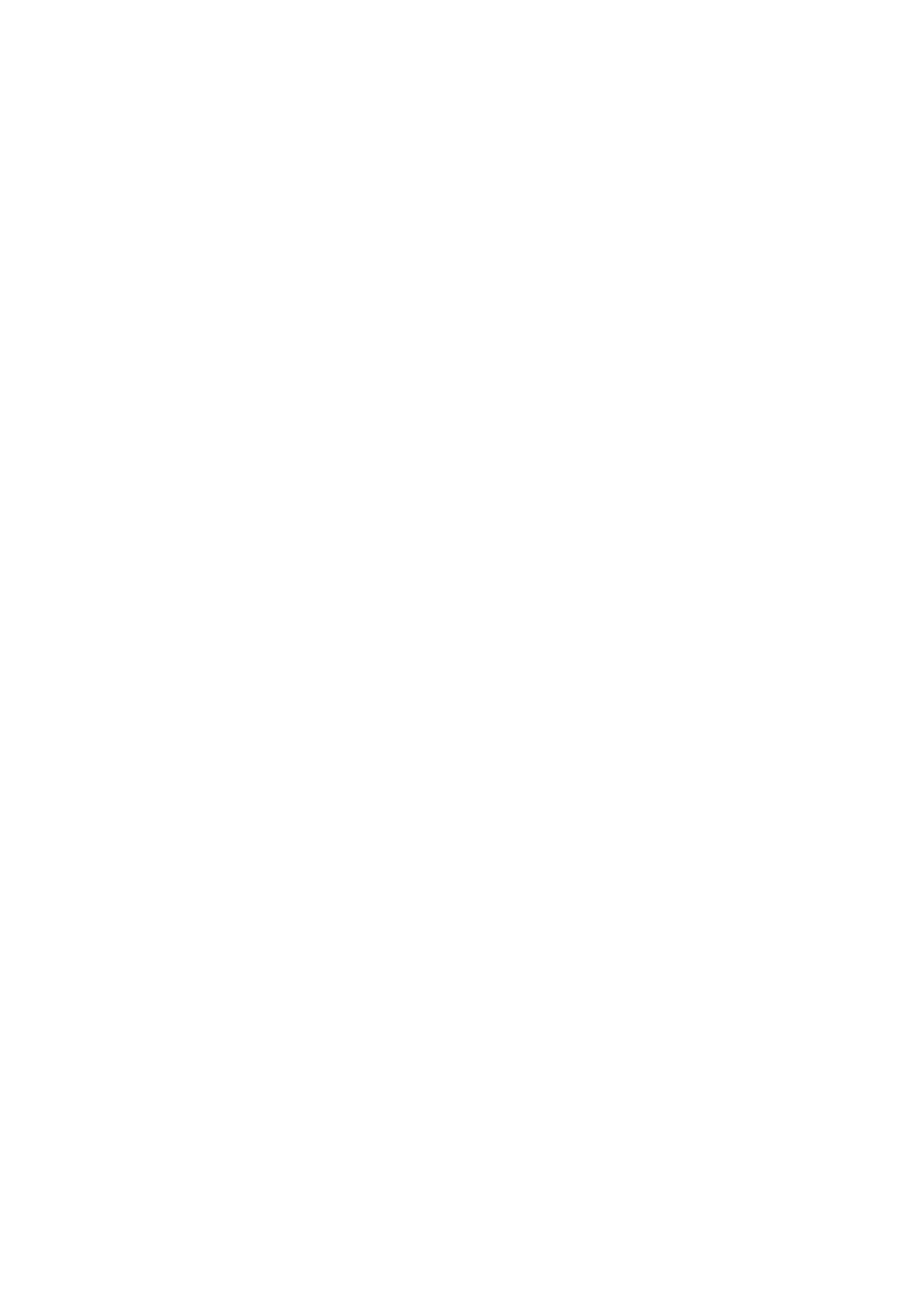# **Herbert Scarf: a Distinguished American Economist**

# **Zaifu Yang\* Department of Economics and Related Studies University of York York, YO10 5DD, UK zaifu.yang@york.ac.uk**

Herbert Eli Scarf (born on July 25, 1930 in Philadelphia, PA) is a distinguished American economist and Sterling Professor (Emeritus as of 2010) of Economics at Yale University. He is a member of the American Academy of Arts and Sciences, the National Academy of Sciences and the American Philosophical Society. He served as the president of the Econometric Society in 1983. He received both the Frederick Lanchester Award in 1973 and the John von Neumann Medal in 1983 from the Operations Research Society of America and was elected as a Distinguished Fellow of the American Economic Association in 1991.

Scarf never received formal training in economics. Both his undergraduate training at Temple University and his graduate work at Princeton University were in mathematics. For the past five decades, however, he has worked at the frontiers of both economic theory and operations research and has made a number of extraordinarily significant contributions to both of these fields. He is internationally famous for his early epoch-making work on (*S*,*<sup>s</sup>*) optimal inventory policies and his highly influential study with Andrew Clark on optimal policies for a multi-echelon inventory problem, which initiated the important and flourishing field of supply chain management. Equally, he has gained world recognition for his classic study on the stability of the Walrasian price adjustment processes, his fundamental analysis (with Gerard Debreu) on the relation between the core and the set of competitive equilibria (the so-called Edgeworth conjecture, named after the Irish economist, Francis Ysidro Edgeworth, Feb 8,1845-Feb 13,1926), his remarkable sufficient condition (i.e., balancedness) for the existence of a core in non-transferable utility games and general exchange economies, his seminal paper with Lloyd Shapley on housing markets, and his pioneering study on increasing returns and models of

<sup>\*</sup>I am deeply grateful to Herb Scarf for many enlightening conversations on the subject of this paper and for sharing his personal story of a remarkable journey.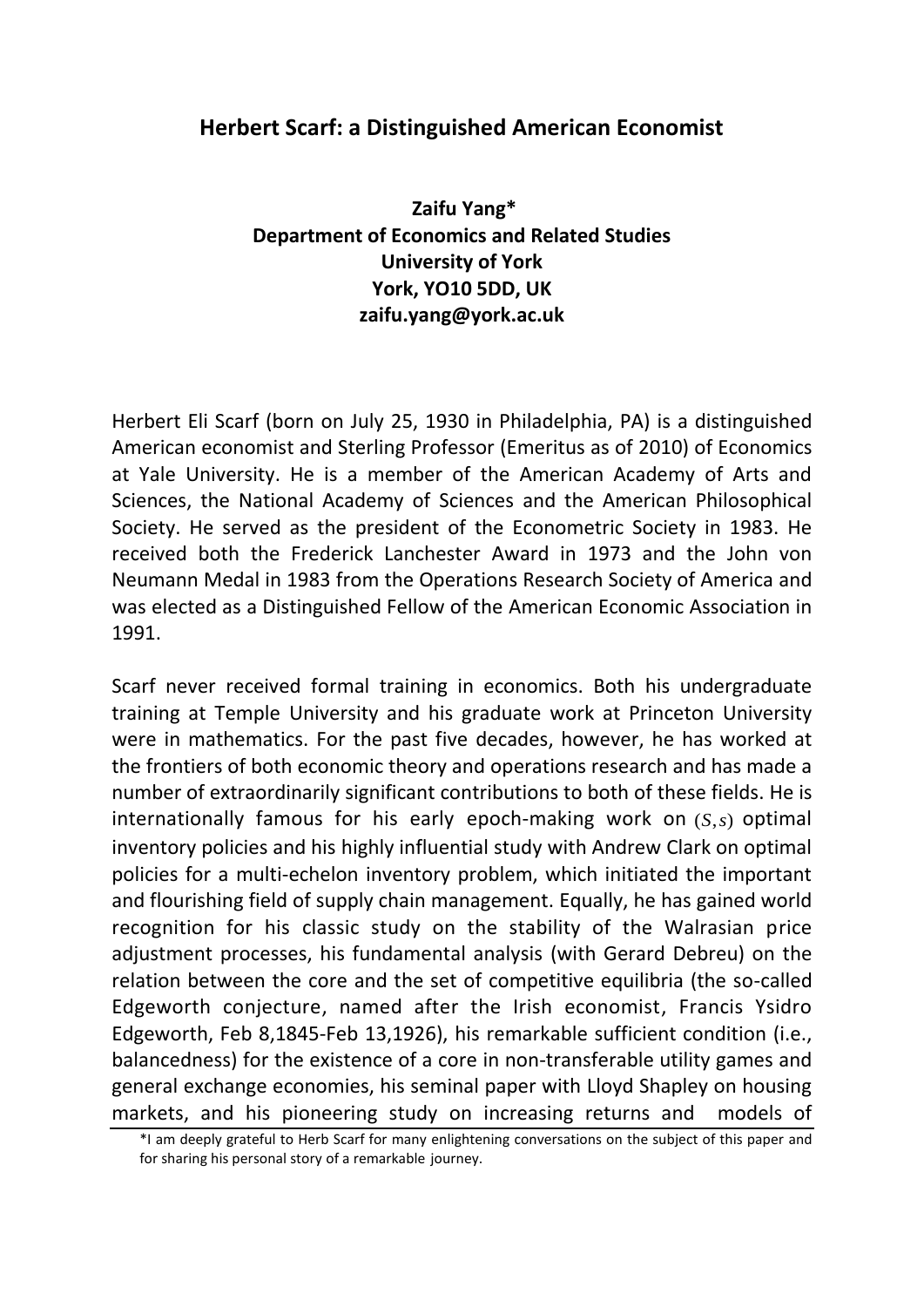production in the presence of indivisibilities. All in all, however, the name of Scarf is always remembered as a synonym for the computation of economic equilibria and fixed points. In the early 1960s he invented a path-breaking technique for computing equilibrium prices. This method is nowadays known as Scarf's algorithm and has made general equilibrium theory applicable to large, realistic economic problems. This work has generated a major research field in economics termed Applied General Equilibrium Analysis and a corresponding area in operations research known as Simplicial Fixed Point Methods (or Algorithms). Scarf's algorithm and its subsequent refinements and alternatives have become practical tools for assessing the consequences for the entire economy of a change in the economic environment or a major change in economic policy – to engage in comparative statics when the model of equilibrium is too large to be solved graphically or by simple numerical calculations.

# **Early life and Education**

Scarf was born on July 25, 1930, in Philadelphia, Pennsylvania, to parents of Ukrainian Jewish origins. His father Louis Harris Scarf immigrated to the United States in 1905 from Ukraine at the age of 18 and his mother Lena Elkman also came to the US in the same year at the age of 5. They married in 1929 and had two twin sons next year: Frederick Leonard Scarf and Herbert Eli Scarf. Herbert and Frederick went to the same public primary and high schools in Philadelphia. Herbert Scarf became very interested in mathematics in his early adolescence after reading the book: *Men of Mathematics* by E.T.Bell. He began to read calculus, geometry, number theory and theoretical mechanics by himself in high school. Herbert's teachers at the South Philadelphia High School apparently did not know he had such avid mathematical interests, and were astonished when he was ranked first in the Pennsylvania Statewide Mathematical Tournament for high school students organized by Temple University in 1947.

Herbert Scarf and his brother Frederick went to Temple University in 1948 for their undergraduate education. During their undergraduate studies, they lived with their parents and commuted by subway between their parents' house and the university. Their father had a small business but was hit badly by the Great Depression and did not quite recover from it.

At Temple University, Herbert Scarf chose mathematics as his major subject. He started to attend graduate courses on Real and Complex Variables,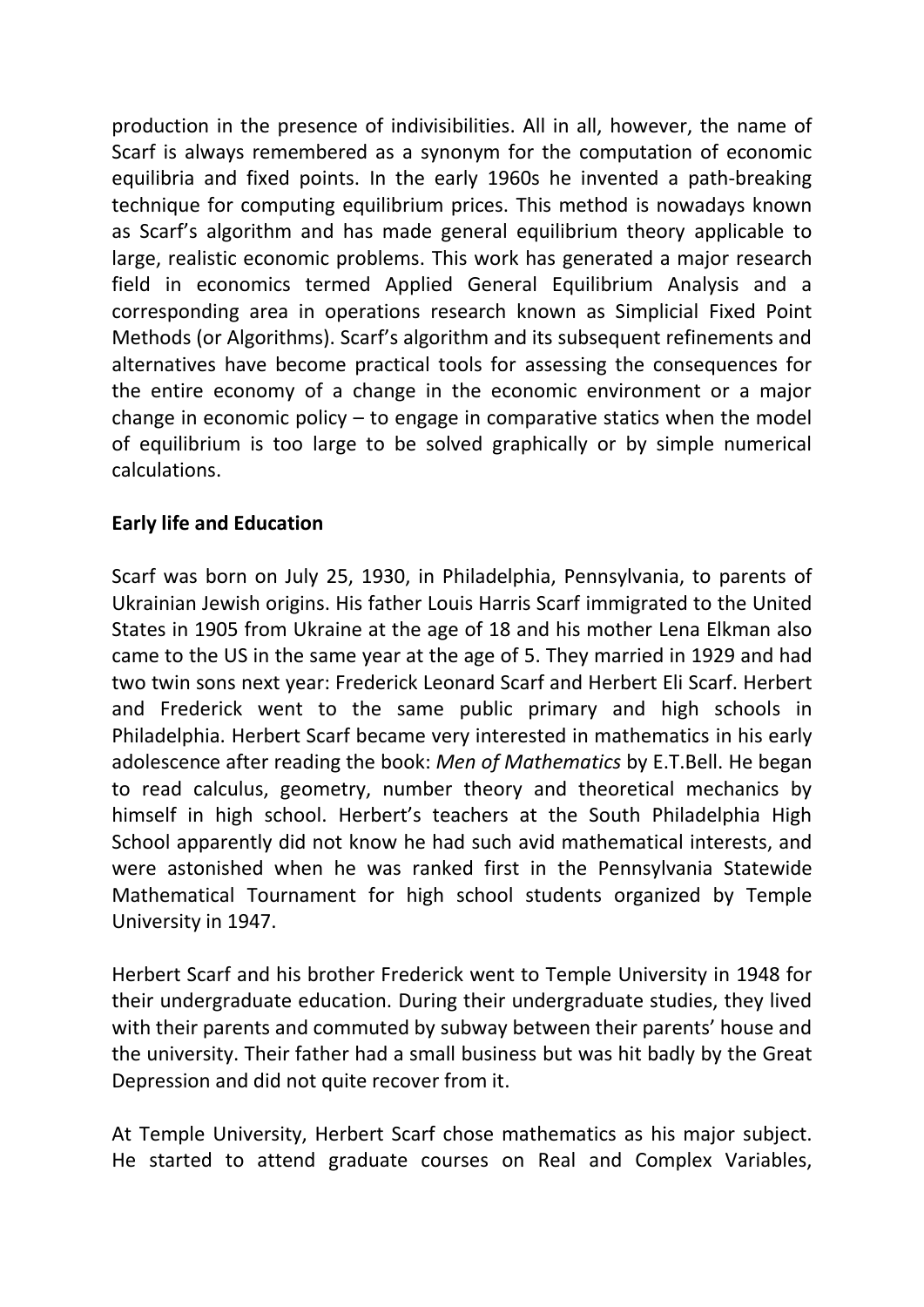Analysis, Probability Theory, and Statistics in his sophomore year. He vividly remembers one of the faculty members of the mathematics department, Professor Marie Wurster, who was very kind to him, always encouraged him and spent an enormous amount of time talking to him about mathematical topics. In 1950, he placed in the top 10 of the 1950 William Lowell Putnam Mathematical Competition, the major mathematics competition among universities in the United States and Canada.

In the fall of 1951, Herbert Scarf got a scholarship from Princeton University and went there for his graduate training in mathematics, whereas his brother Frederick went to MIT for graduate study in physics. Frederick ultimately became a distinguished space scientist – he unfortunately died in Moscow at the early age of 57.

Among Scarf's many classmates at Princeton were Ralph Gomory, Lloyd Shapley, John McCarthy, Marvin Minsky, Serge Lange and John Milnor. He also met Martin Shubik who was then a graduate student at the Department of Economics. At that time John Nash and Harold Kuhn had already left Princeton, but Scarf often saw them during their regular returns. At Princeton, Scarf became a close friend of Gomory – they remain friends after these many years and often meet each other. When Scarf was at Princeton, he did not study game theory or economics but knew Martin Shubik, Lloyd Shapley, and John Nash who were actively involved in the early development of game theory.

After World War II, Princeton had become a sanctuary for a large number of world leading scientists who had escaped from Nazi occupied Europe. Among them were Albert Einstein, John von Neumann, and Kurt Gödel. Scarf often saw Einstein strolling with Gödel from Einstein's office at the Institute for Advanced Studies to his house on Mercer Street. Einstein always smiled benignly but his friend Gödel rarely did.

Scarf published his first scientific article ``Group invariant integration and the fundamental theorem of algebra" in the Proceedings of the National Academy of Sciences, in May, 1952. He attended Professor Saloman Bochner's lectures about Haar Measure on Compact Topological Groups. One day Scarf made a sudden connection between this topic and a quite distant theme that he had been thinking about for quite some time. As a result he proposed an entirely novel proof for the fundamental theorem of algebra, stating that every polynomial in a single variable has at least one complex root.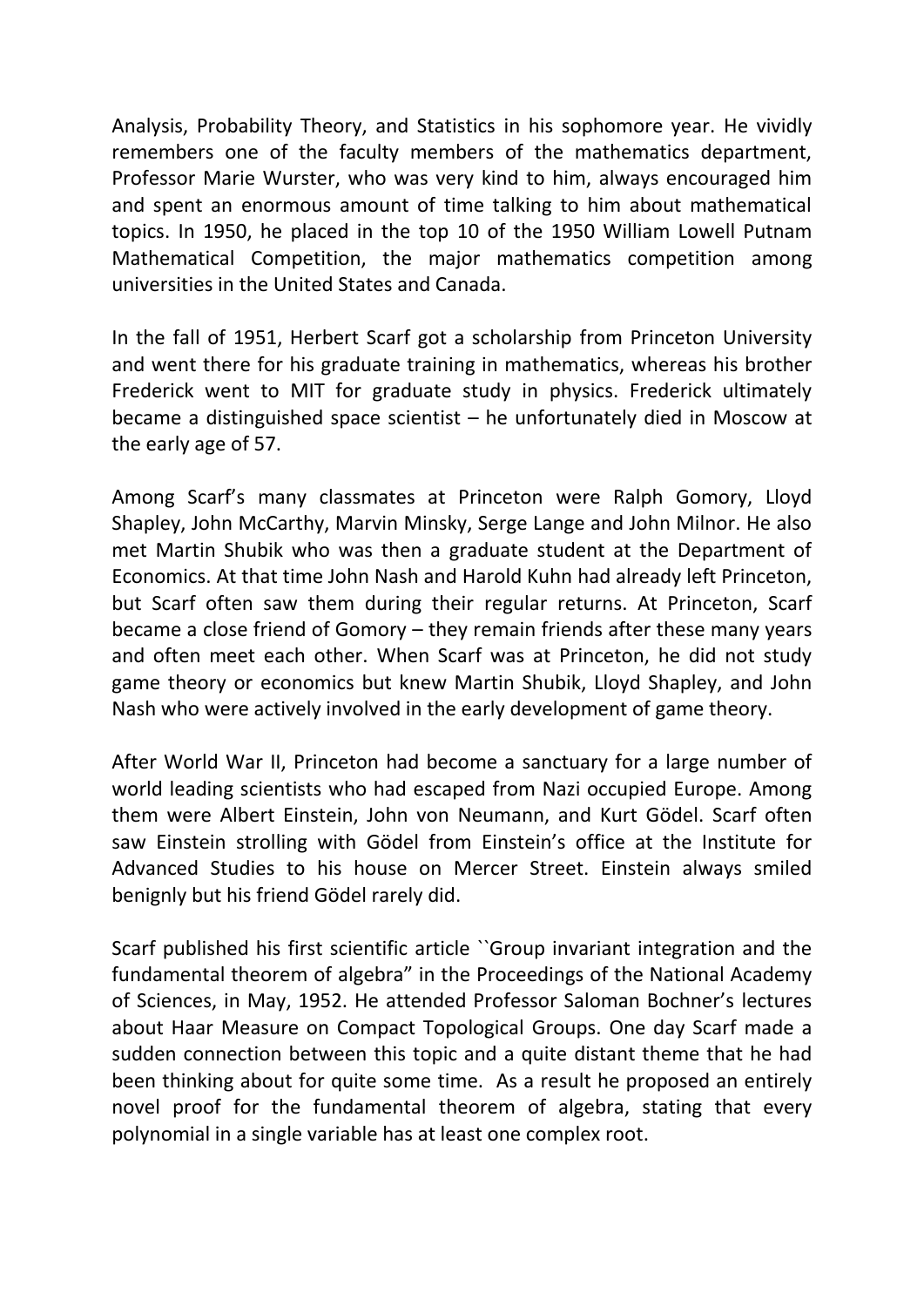Scarf's academic adviser was Saloman Bochner. Scarf admired Bochner and maintained a good relationship with him until his death in 1982. Other professors in the Department of Mathematics were Emil Artin, William Feller, Ralph Fox, Solomon Lefschetz and Albert Tucker. Scarf wrote his PhD dissertation on partial differential equations over manifolds and received his PhD in 1954.

# **Career at Rand, Stanford, and Yale**

Scarf worked at Bell Labs in the summer of 1953 and travelled every day between Princeton and the laboratory with John Tukey, an eminent statistician. At Bell Labs Scarf encountered Claude Shannon, the inventor of information theory. In June of 1954, Scarf left Princeton to join the Rand Corporation. He chose Rand instead a more conventional academic job, because he desired to be involved in applied rather than abstract mathematics. The Rand Corporation was founded by the US Defense Department in 1948 in order to apply a variety of analytical tools to the economic, political and strategic problems of the Cold War and provided an ideal environment for researchers with applied interests.

Among his colleagues at Rand were Lloyd Shapley, George Dantzig, Richard Bellman, Ray Fulkerson and Lester Ford. Dantzig, the inventor of the simplex method, had arrived a bit earlier and was applying his methods to a large variety of basic problems. Bellman was trying to formulate and solve all possible optimization problems with a dynamic structure as dynamic programming problems. Fulkerson and Ford were working together on network flow problems which became the springboard for the flourishing field of combinatorial optimization. At Rand, Scarf worked with Shapley on games with partial information and differential games with survival payoffs and was occasionally joined by John Nash when he visited as a consultant. This activity resulted in two early papers of Scarf and Shapley on game theory.

At Rand, Scarf was first assigned to the Mathematics Department but after a year the organization was visited by a budgetary crisis and Scarf was transferred to the Department of Logistics - a junior subset of the Department of Economics. His colleagues in the logistics group were mainly concerned with maintenance, repair, scheduling and inventory management which had little to do with the economic and strategic questions of the Cold War. Scarf was not assigned to any specific research topic. He learned about inventory problems by himself and wrote his first paper in this field. He met Samuel Karlin and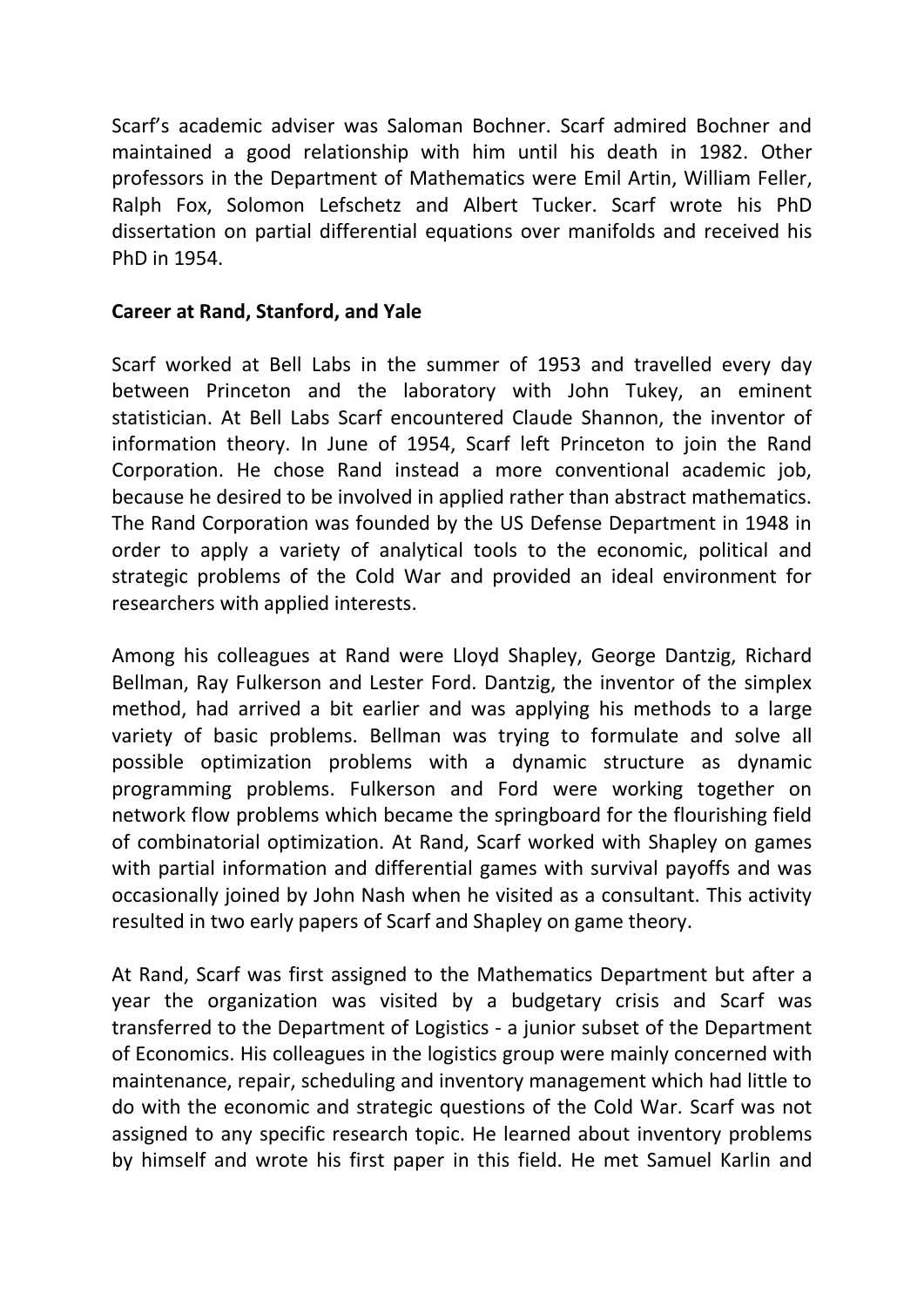Kenneth Arrow at Rand. They were both interested in inventory problems (Arrow had already written a remarkable paper on inventory theory with Harris and Marschak) and they invited Scarf to spend the academic year of 1956-1957 at the Department of Statistics, Stanford University.

At Stanford, Scarf worked intensively on inventory problems and demonstrated his extraordinary analytical skill and penetrating discernment on the nature of fundamental problems, when he published his two epoch-making papers on dynamic inventory problems: the first (1959) is on the optimality of (*S*,*<sup>s</sup>*) policies and the second paper (1960), with Andrew Clark, on optimal policies for a multi-echelon inventory problem. Scarf also collaborated intensively with Arrow and Karlin on inventory problems. This collaboration resulted in three landmark volumes: *Studies in Mathematical Theory of Inventory and Production, 1958, Contributions to the Theory of Inventory and Replacement, 1961, and Multistage Inventory Models and Techniques, 1963.* Arrow and Karlin also became Scarf's good friends and mentors.

Scarf's visit was originally for a single year but the invitation was extended and in the fall of 1957 he was appointed as assistant professor in the Department of Statistics and subsequently an associate professor until he left Stanford in 1963. While working on inventory problems, Scarf became very interested in economics from discussions with Arrow and Hirofumi Uzawa and by attending the seminars on Mathematics in the Social Sciences organized by Arrow, Karlin and Patrick Suppes. He was particularly fascinated by general equilibrium models which he considered to be the central paradigm of economic theory.

In 1958 and 1959, Arrow and Leonard Hurwicz published two basic papers (the latter one with Robert Block) in Econometrica. They proved that the Walrasian price adjustment process formalized by Paul Samuelson (1941) converges globally to an equilibrium for exchange economies with divisible goods when all goods are gross substitutes. It was much speculated that such processes would converge in any reasonable economy with divisible goods. But Scarf (1960) soon dashed such hopes by producing a simple example with three consumers and three commodities that was globally unstable. This was Scarf's first classic article in economic theory and was the very beginning of his remarkable career in the economics profession.

On Charles Tjalling Koopmans' invitation, Scarf spent the academic year of 1959-1960 at the Cowles Foundation at Yale University. Koopmans, whom Scarf had met earlier at Rand, became a very close friend and mentor of Scarf.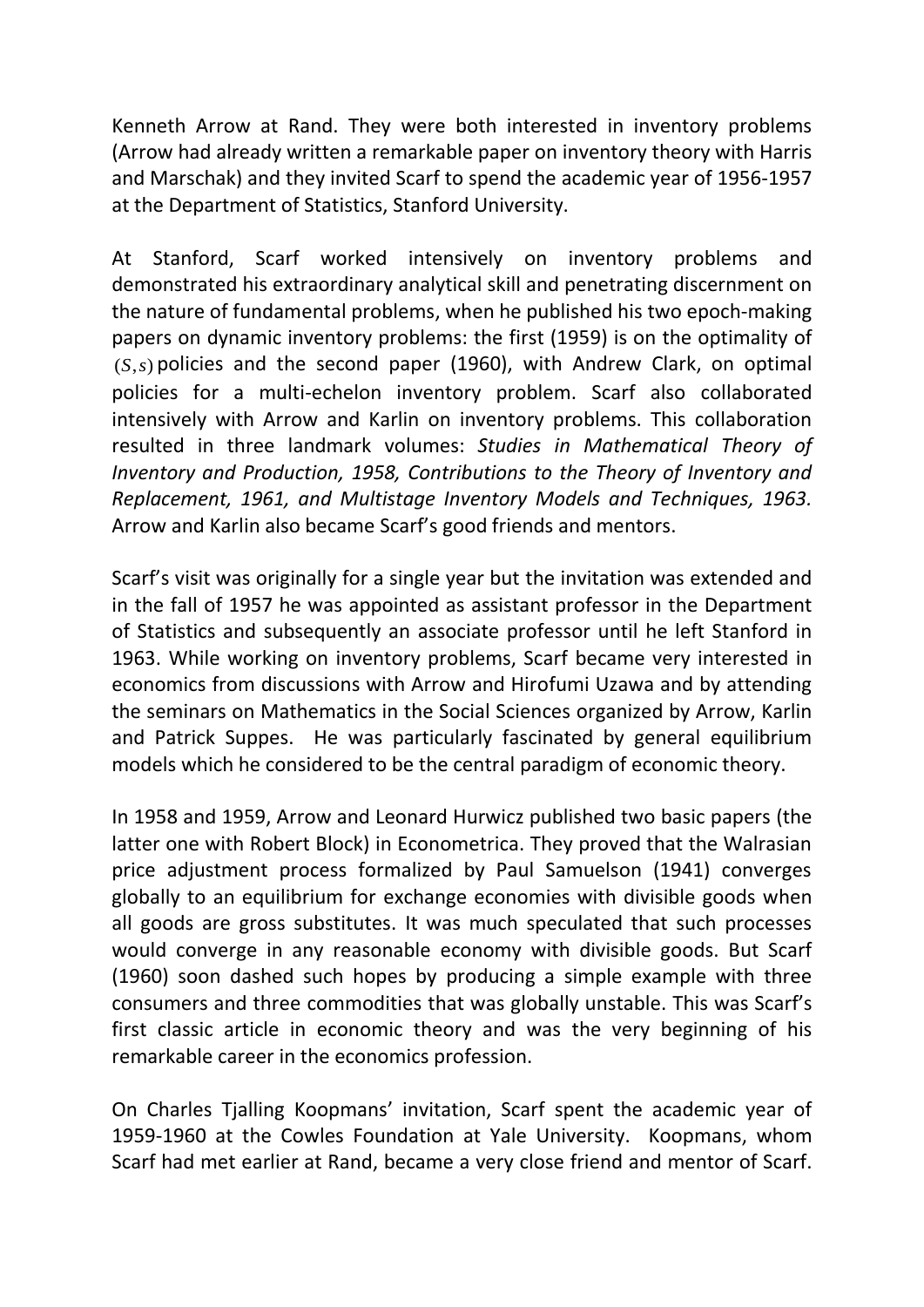During his visit Scarf gave a seminar talk on his counter-examples. The seminar was chaired by James Tobin who was then the director. Among his audience were Gerard Debreu, Donald Hester, Alan Manne, Art Okun, Edmund Phelps, Bob Summers, and Jascha Marschak. During the same academic year, Scarf was invited to give a talk at Columbia University on his counter-examples. His old colleague Martin Shubik was in the audience. After the talk Scarf and Shubik took a long walk from 125<sup>th</sup> street to Shubik's apartment in Sutton Place, New York. During the walk, Shubik passionately talked about and tried to persuade Scarf to solve the so-called Edgeworth conjecture that the core of an exchange economy would converge to its set of competitive equilibria if the number of traders in the economy tends to infinity.

Shubik's enthusiasm sparked Scarf's interest in this question and he started thinking seriously about the topic. He read von Neumann and Morgenstern's book: *The Theory of Games and Economic Behavior*, Edgeworth's analysis of the contract curve with two goods and two types of traders in his book: *Mathematical Psychics*, and Shubik's 1959 paper on this subject. Several months later a decisive moment came when Scarf found a way, albeit extremely complicated, of proving the Edgeworth conjecture; see his 1961 paper: ``An analysis of markets with a large number of participants". Debreu subsequently improved Scarf's argument and published it in his 1963 paper: ``On a theorem of Scarf". But a significant simplification of Scarf's argument came when Scarf met Debreu on one occasion in December 1961, as Debreu eloquently described it in his 1983 Nobel Prize lecture: ``Associated with our joint paper is one of my vivid memories of the instant when a problem is solved. Scarf, then at Stanford, had met me at the San Francisco Airport in December 1961, and as he was driving to Palo Alto on the freeway, one of us, in one sentence, provided a key to the solution; the other, also in one sentence, immediately provided the other key; and the lock clicked open." This collaboration yielded their 1963 paper: ``A limit theorem on the core of an economy," which is one of the most fundamental results in general equilibrium theory. It is an important milestone for at least three reasons: First, it provides an important justification for the assumption of perfect competition that is fundamental in the treatment of neoclassical economic equilibrium models; second, it shows that competition and cooperation are just two sides of a coin for economic activities under the right circumstances; third, it became the starting point for a large literature on the core equivalence.

In 1963, Scarf moved to the Cowles Foundation and the Department of Economics at Yale University and was appointed as a full professor. In 1979 he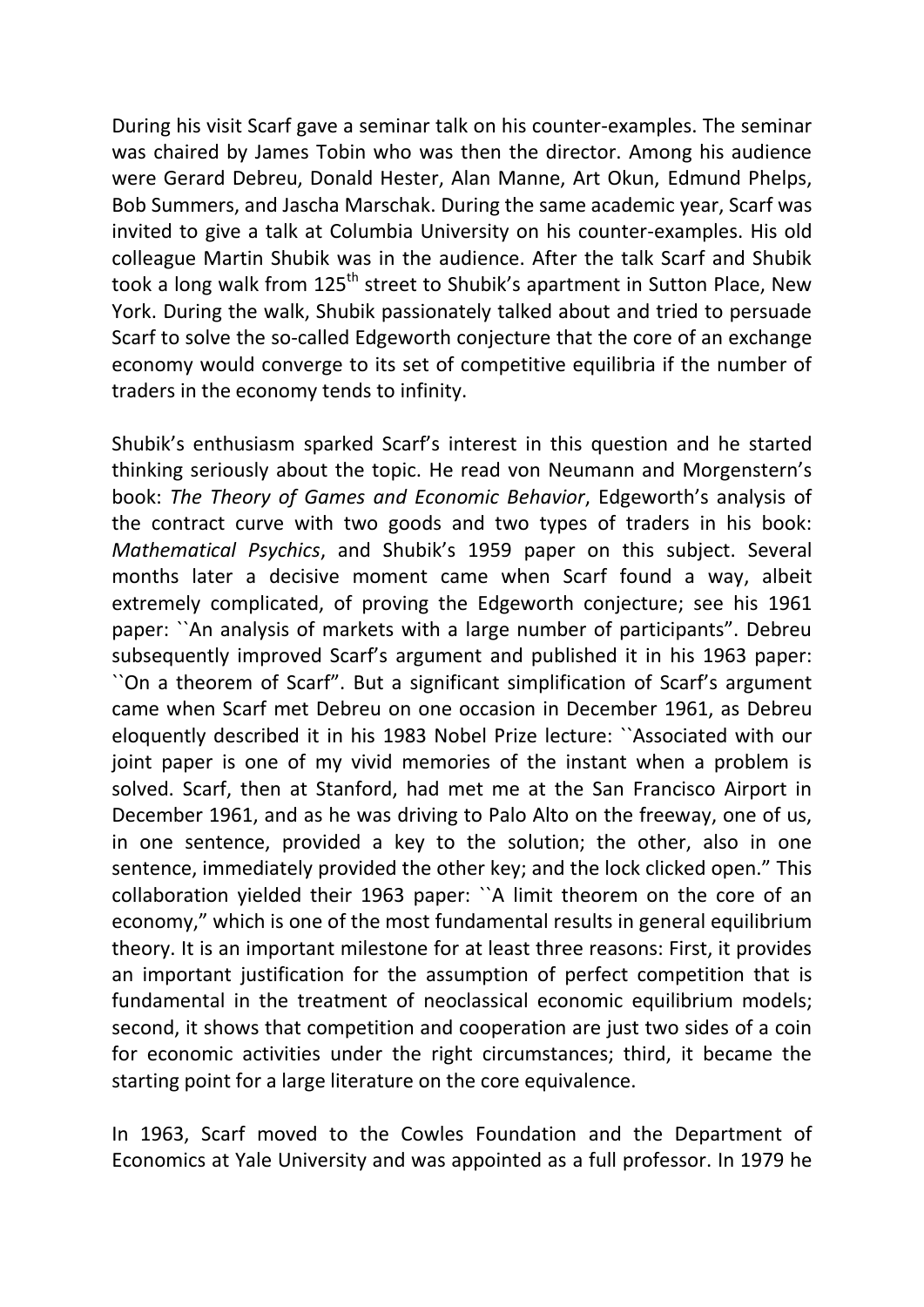became a Sterling Professor--the highest recognition for academic staff at Yale. He was the Director of the Cowles Foundation for the periods of 1967-71 and 1981-84. Since 1963 Scarf has remained at Cowles except for visiting appointments at Cambridge, Stanford and other institutes. He found the environment at Cowles extremely suited to him, as he describes it in the preface of his 1973 book: ``The standard of mathematical rigor and clarity of thought which prevail at Cowles are well known to the economics profession. But perhaps more important is the persistent though subtle suggestion that the highest aim of even the most theoretical work in economics is an ultimate practical applicability."

During his first few years at Cowles Scarf concentrated on the problem of finding a method for computing economic equilibria. His work on the core equivalence result had suggested a roadmap. If he could find a way to calculate a point in the core of a game based on a general equilibrium model, then this method would serve to find an approximate equilibrium allocation, at least in an economy with a large number of traders. This activity resulted in the first major core existence theorem for a large class of cooperative games without side payments. He proved that an N-person game has a nonempty core if the game is balanced**.** Scarf's first proof of this theorem relied on Brouwer's fixed point theorem, but his hope was to provide a numerical method for computing a point in the core, making no use of fixed point theorems. Good fortune loves those who are well-prepared. Robert Aumann was visiting the Cowles Foundation during the academic year 1964-65. Scarf described his problem to Aumann, who suggested that he take a look at a recent paper by Lemke and Howson (1964). In this article, they proposed an algorithm for computing a Nash equilibrium in a finite two person non zero-sum game. In a single evening, Scarf realized that he could directly translate the Lemke-Howson's algorithm through a limiting process into an elementary and constructive proof of his core existence theorem. This result was reported in his 1967 classic article: ``The core of an N-person game," and became one of the most important theorems in cooperative game theory.

Having found an algorithm for the core, in November of 1965, Scarf finally realized that he could explore this technique to design a novel algorithm for approximating equilibrium prices directly, without relying on the relation between the core and the competitive equilibrium. This path-breaking work marked the successful culmination of his long battle for transforming abstract general equilibrium analysis into a practical tool for the evaluation of economic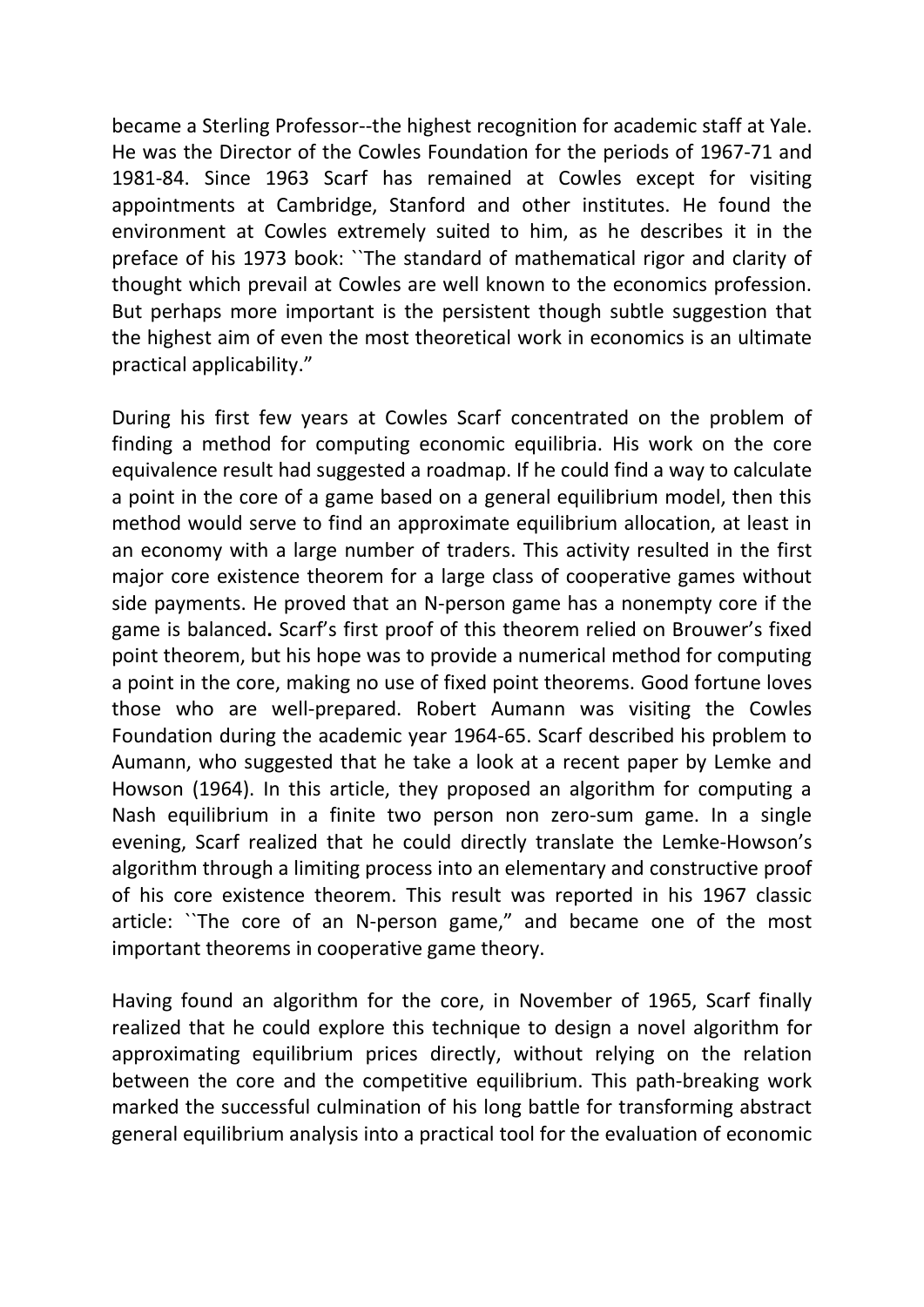policy. The result is published in his 1967 article: ``The approximation of fixed points of a continuous mapping."

Since the early 1970s, Scarf launched his longest, hardest and most ambitious struggle: to tackle economies with indivisibilities, increasing returns and nonconvexity. In fact in 1963 he already wrote: ``Notes on the core of production economy," which was widely circulated but was not published until 1986. In this note, he studied economies where the production set exhibits increasing returns. He showed that if the production possibility set satisfies customary properties, but is **not** a cone, then there is a collection of consumers with conventional preferences and specific initial endowments for which the core is empty. His seminal article with Shapley in 1974: ``On cores and indivisibilities," marked the first victory in his battle tackling indivisibilities and has become a most-cited classic article in the field.

In the 1940s and 1950s, Dantzig and Koopmans had developed the activity analysis model of a production possibility set with constant returns to scale. When factor endowments are specified, the model leads directly to a linear program which can be solved by Dantzig's simplex method. The method makes use of competitive prices to test for the optimality of a proposed feasible solution.

However, neither decreasing returns nor constant returns reflect economic reality. Since the beginning of the Industrial Revolution in the 1760s, economies of scale and increasing returns based on large indivisible pieces of machinery or forms of productive organization such as the assembly line are prominent features of every industrialized nation. Unfortunately, economic theory based on the assumption of convexity and perfect divisibility does not offer any clue to this challenging economic problem. The difficulty of dealing with indivisibilities has long been recognized by many leading economists including Lerner (1944), Koopmans and Beckmann (1957), and Debreu (1959), as Lerner (1944) points out: ``We see then that indivisibility leads to an expansion in the output of the firm, and this either makes the output big enough to render the indivisibility insignificant, or it destroys the perfection of competition. Significant indivisibility destroys perfect competition."

Scarf was interested in economies with indivisibilities in production, i.e., where activity levels are constrained to be integers, an extreme form of nonconvexity. When factor endowments are specified we are lead to the general integer program for which there is no pricing test to detect whether a feasible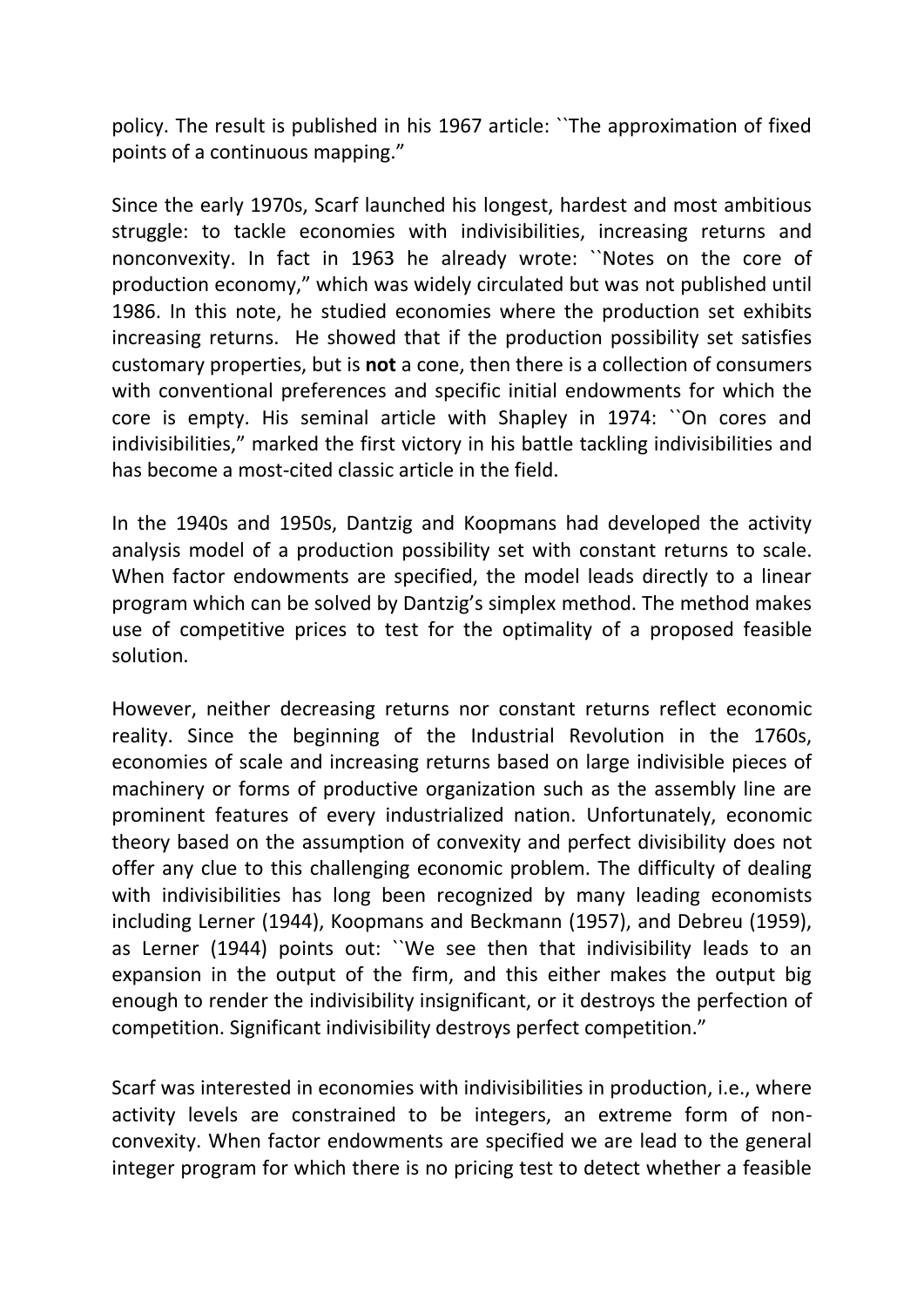production plan is indeed optimal. His major goals have been (1) to replace the pricing test by a local neighbourhood search and (2) to develop a mechanism for efficiently finding this test set. In the early 1980s, he made a decisive victory in achieving his first goal. Using his early concept of primitive sets arising in his research on the core and the computation of equilibria, Scarf succeeded in developing a quantity test set. He proved that this test set is unique and minimal, depending on the technology matrix alone and not on the specification of the particular factor endowment. It consists of a finite number of integral production plans. When this test set is available, one can easily use it to verify if a production plan is optimal or not, and if it is not optimal, one can use the test set to obtain a better production plan.

Scarf has worked with a group of mathematicians on this subject for many years. He has found several important special classes of technology matrices for which the test set can be easily identified. However, important questions remain open and the battle is not yet over, as he states in his 1983 Presidential Address of the Econometric Society (1986, Econometrica):``At the present time, I am far from being able to present a convincing argument which relates the structure of neighbourhood systems (i.e., test sets) to the administrative arrangements that might be taken by a large industrial enterprise." Up to this very moment, his struggle goes on. Indeed, as a Chinese poem says: ``An old war-horse may be stabled, yet still it longs to gallop a thousand miles; and a noble-hearted man though advanced in years never abandons his proud aspirations."

# **Work**

# **1.** (*S*,*<sup>s</sup>*) **Optimal Inventory Policies**

Every organization encounters inventory problems of one kind or another. Consider a typical situation: A retailer faces uncertain demand for its product from customers over time. He has to pay a reorder cost and a unit cost when he orders the good from its producer. Over time, he also needs to pay the holding cost of its inventory and a shortage cost if the good runs out of stock. The retailer's problem is to determine how much to order in each period of time so as to minimize expected cost. Scarf (1958) solved the problem in a characteristic manner by introducing a generalized notion of convexity, called  $K$  – convexity. Given a constant  $K \geq 0$ , a function  $f(x)$  is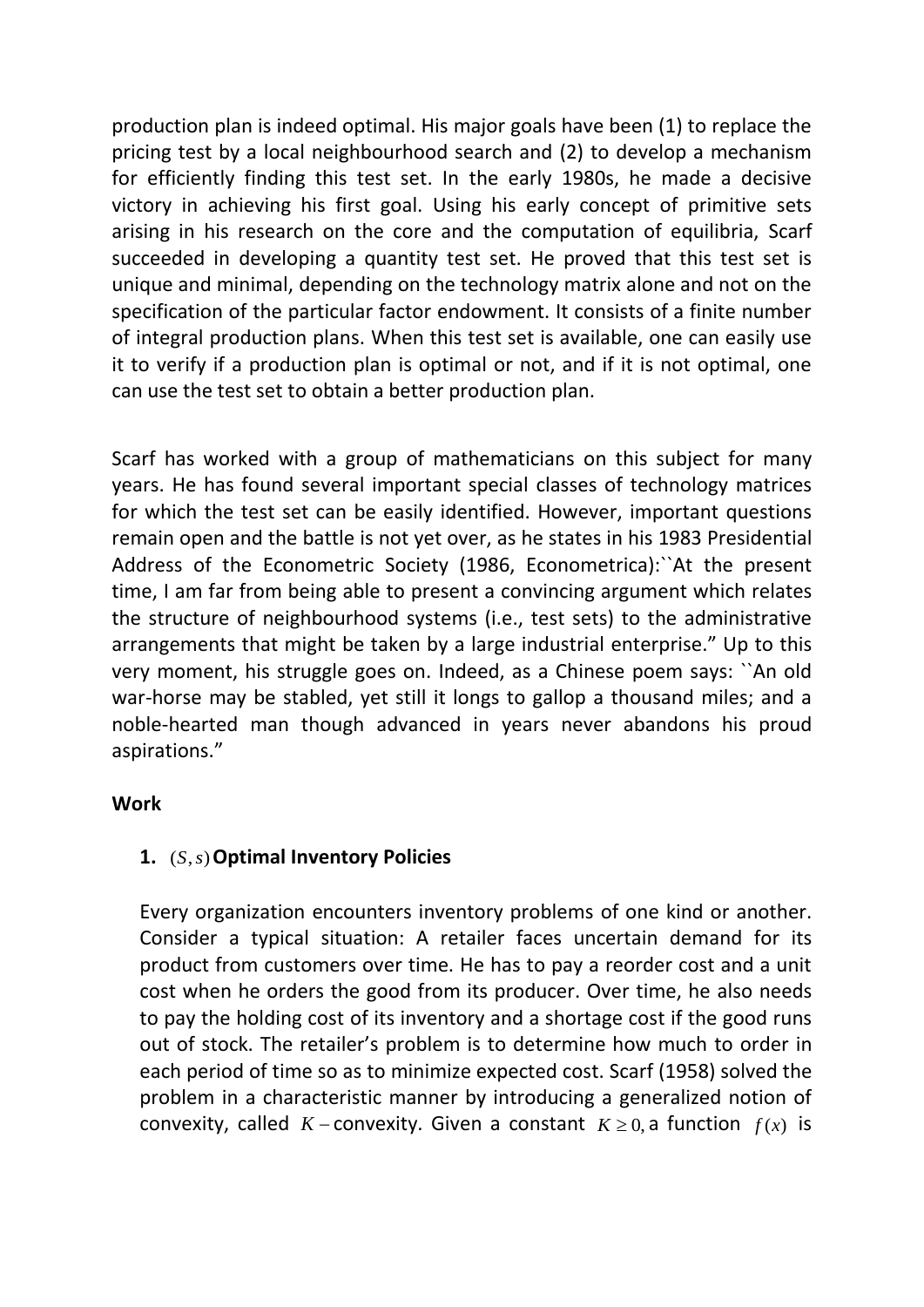called *K*-convex if,  $f(x) + a[\frac{f(x)-f(x-b)}{b}] \le f(x+a) + K$  $f(x) + a[\frac{f(x) - f(x - b)}{b}] \le f(x + a) + K$  for all positive a, *b* and all  $x$ . Note that  $0$  – convexity is equivalent to ordinary convexity.

Scarf demonstrated inductively that the minimum expected cost was *K*convex and that the optimal policy for the dynamic inventory problem is given, for each period of time, by a pair (*S*,*<sup>s</sup>*) of numbers. If, at the beginning of an ordering period, the stock has fallen below the lower level, s, it is optimal for the retailer to raise the stock to the upper level, S, otherwise no order is placed. The cost functions may be shown to be *K* convex under a variety of conditions – for example whenever holding and shortage costs are linear, more generally, convex. Thus (*S*,*s*) policies are optimal for many practical dynamic inventory problems and have become a benchmark solution in inventory management. (*S*,*<sup>s</sup>*) policies had been used in practice for many years. Their operating characteristics were first discussed in Arrow, Harris and Marschak (1951), but the proof of optimality was first provided by Scarf.

# **2. Optimal Policies in Multi-echelon Inventory Problems**

Clark and Scarf (1960) were the first to study a multi-echelon inventory problem and initiated the field of supply chain management. They considered a general situation in which there are several installations, say 1, 2, …, N, with installation 1 receiving stock from 2, with 2 receiving stock from 3, etc. If installation k-1 places an order from installation from k, the length of time for the order to be filled is determined not only by the natural delivery time between these two sites, but also by the availability of stock at installation k. The problem is to determine optimal purchasing quantities at each installation when delivery times, purchase costs, demand distributions, holding and shortage costs and other parameters are given.

They proved that the optimal policies for the N installations can be found by solving recursively a dynamic programming problem in which the value function depends on the inventory levels at each installation and the orders from successive installations which have not yet been delivered. Their important contribution was to demonstrate that under certain plausible conditions, the value functions can be decomposed into the sum of functions of a single variable, each of which satisfies its own recursive equation which can be solved easily.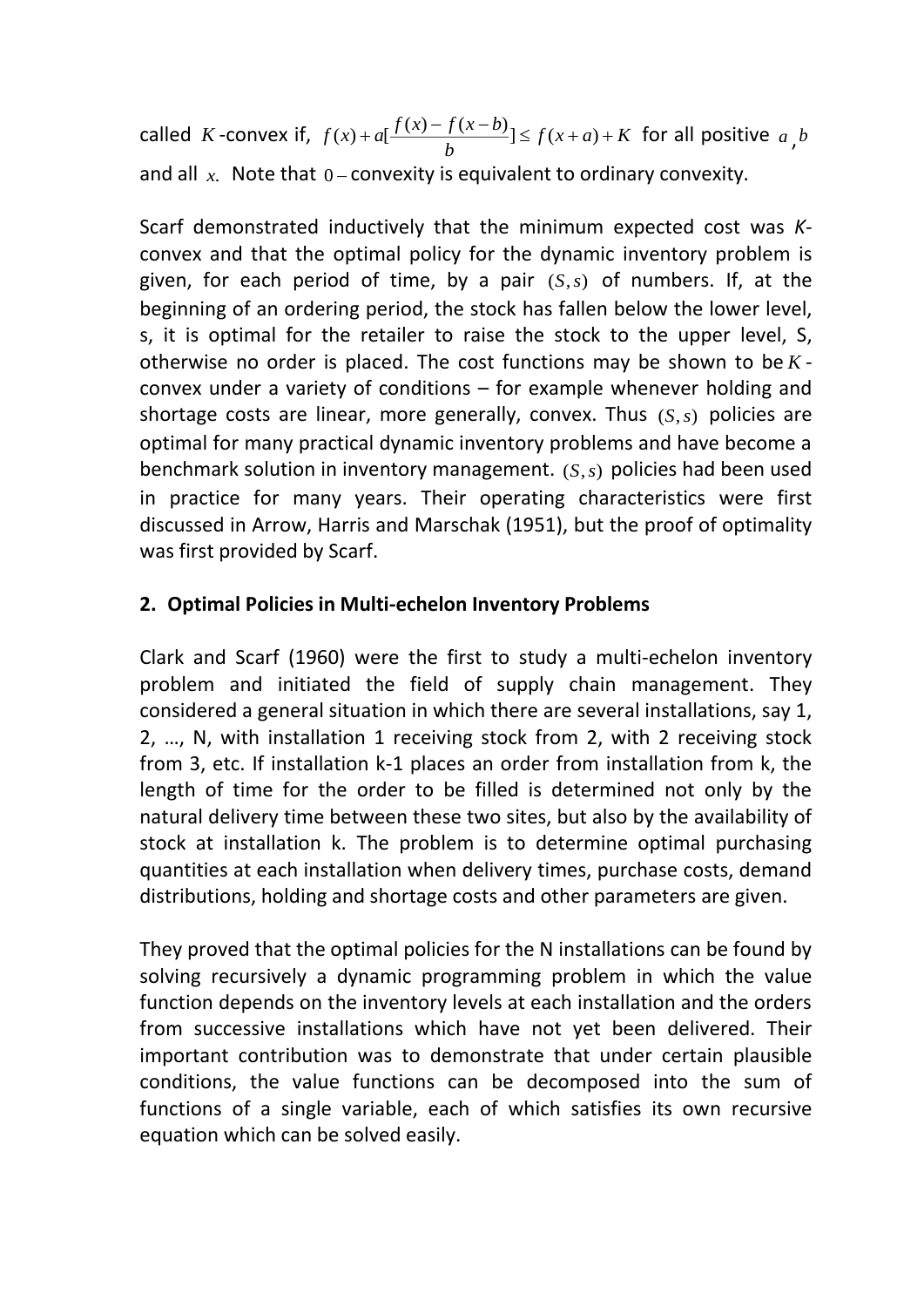# **3. Global Instability of the Competitive Equilibrium**

Consider a situation: Several traders each bring his/her bundle of goods to a market place and wish to exchange their goods. In the general equilibrium model, the exchange takes place at prices that equilibrate demand and supply for every good. How are these prices to be found?

The market is guided by an invisible hand - a price adjustment mechanism to an equilibrium state. You examine each good in the market and increase the price of the good if its demand is more than its supply but decrease its price if the relation holds the other way. Léon Walras had proposed the first such process in 1874, and Paul Samuelson formalized such a procedure as a system of differential equations in 1948.

Arrow and Hurwicz (1958), and Arrow, Block and Hurwicz (1959) found that the price adjustment process proposed by Samuelson always converges to an equilibrium if the goods are gross substitutes. It was then speculated that the same process would work for any reasonable market of divisible goods. Scarf (1963) dashed such hopes by showing a series of counterexamples among which the first example involves three consumers and three complementary commodities, and has a unique equilibrium. He demonstrated that if the initial price vector is not the equilibrium price vector, this process will generate a cycle of non-equilibrium price vectors and never converge to the equilibrium.

# **4. Core and Competitive Equilibrium Equivalence**

Consider an economic system composed of many self-interested individuals each of whom is endowed with a bundle of goods, has preferences over the available bundles and wishes to achieve a maximal satisfaction by exchanging his/her own goods with others. The system requires every individual to respect the private ownership and the voluntary and noncoercive trade rule. Given this system, what will be a natural outcome of chaotic and countless independent actions of these self-interested agents? Adam Smith in his book ``The Wealth of Nations" (1776) first recognized how the invisible hand - a competitive market mechanism - can reconcile the complicated and conflicting forces of self-interested agents and guides the system to an equilibrium. The equilibrium is a state in which there exists a system of prices (i.e., market-clearing prices) at which every agent gets a best bundle of goods under his/her budget constraint and the supply of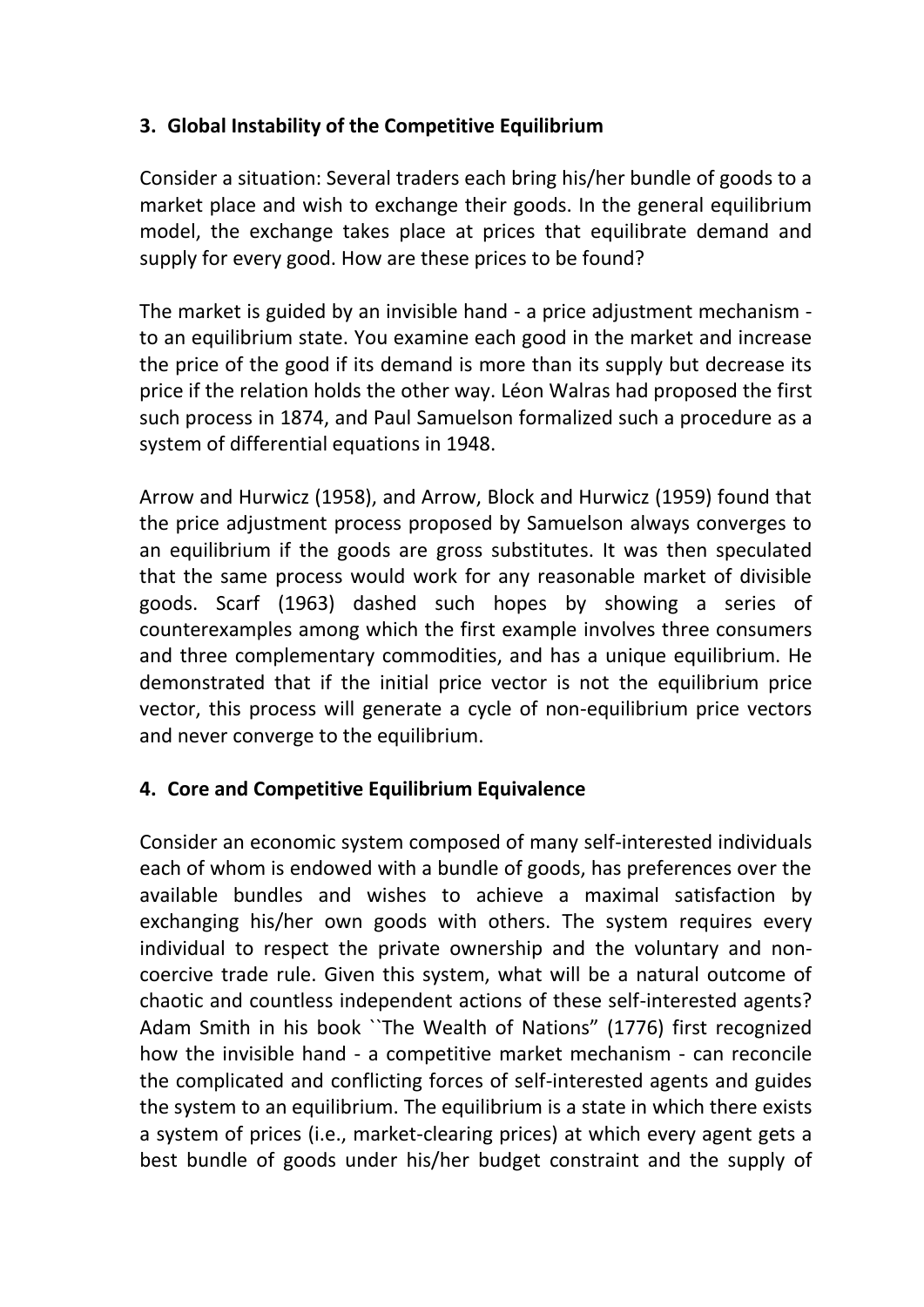each good meets its demand. The list of the bundles obtained by all agents in the equilibrium state is called a competitive equilibrium allocation and is a redistribution of all agents' initial endowments of goods. Wald (1936), Arrow and Debreu (1954), and McKenzie (1959) among many others established fundamental results on the existence of competitive equilibrium. The assumption of perfect competition or price-taking behaviour is crucial in these analyses. It essentially requires that the influence of every agent in the system should be negligible.

Another equally appealing and natural outcome of the economic system was first proposed by Francis Edgeworth in his book ``Mathematical Psychics'' (1881), and is now known as the core allocation (in the case of two goods, it is any point in the contract curve of the Edgeworth box). Formally, a redistribution of all agents' initial endowments of goods among all agents in the system is a core allocation if no group of agents can redistribute their own initial endowments among themselves so as to improve the satisfaction of someone in the group without impairing that of any other in the group. Clearly, a core allocation is Pareto efficient in the sense that there is no way to make some agent better off without making any other worse off. It is now well-known that every competitive equilibrium allocation must be a core allocation but a core allocation need not be a competitive equilibrium allocation. Edgeworth worked with an economic system consisting of only two agents and two goods, and then replicated the economy many times. What he found is that as the replication tends to infinity, the set of core allocations converges to the set of competitive equilibrium allocations. This result provides a perfect justification of price-taking behaviour but in a very specific setting. However, Edgeworth's approach is based on the geometrical picture of the Edgeworth box and cannot be applied to the general case involving more than two agents and more than two types of goods. The general case is known as Edgeworth conjecture and remained widely open for many several decades.

Based on the earlier paper of Scarf (1962), Debreu and Scarf (1963) resolved the outstanding theoretical problem in a brilliant and elegant manner. They started with a general economy consisting of any finitely many agents and a finite number of goods and proved that if one replicates the economy infinitely many times, then the set of core allocations coincides with the set of competitive equilibrium allocations. This offers an impeccable validation of perfect competition in a most general and most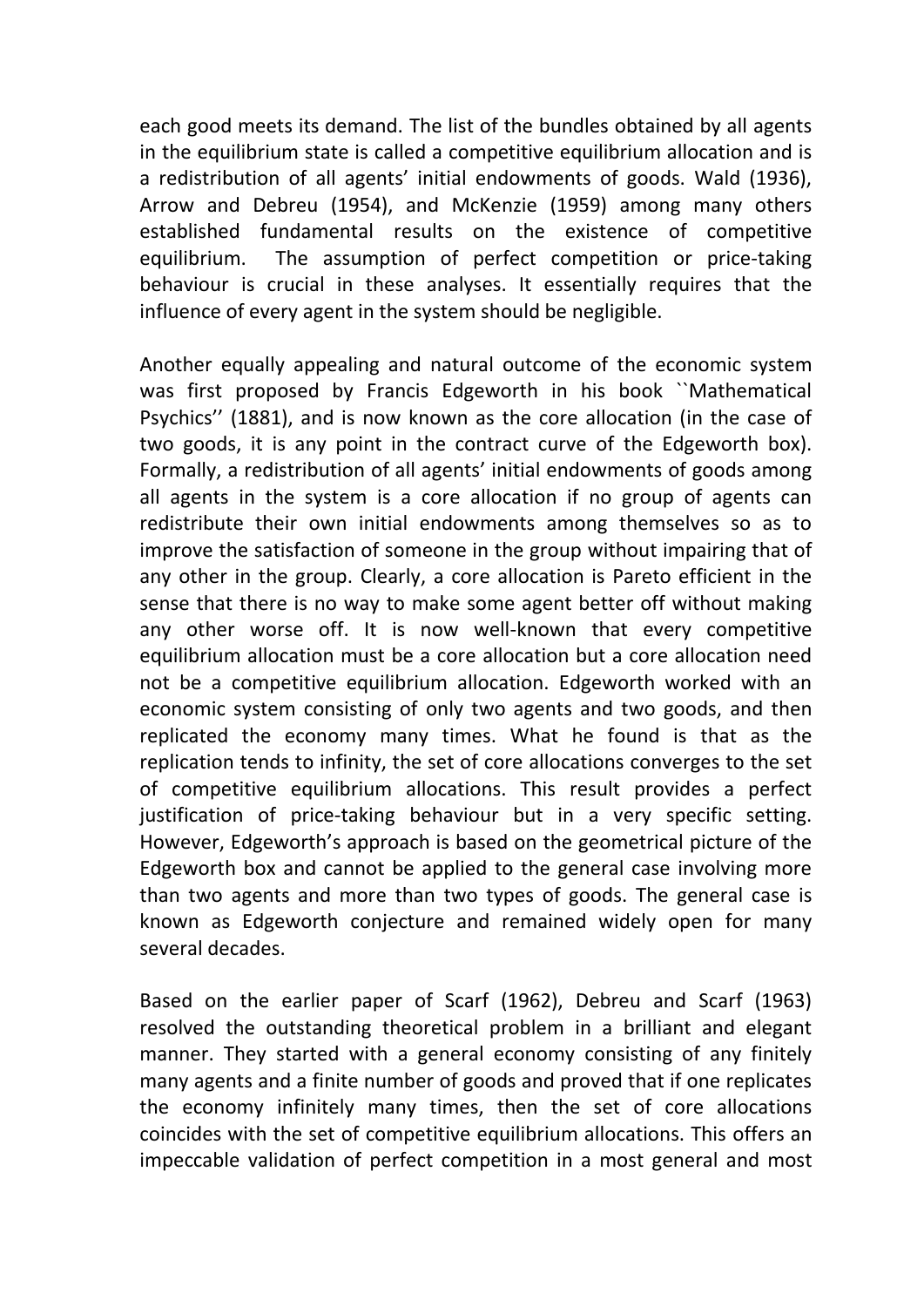natural setting. This study has spawned a large body of literature on the relationship between the core and the set of competitive equilibrium allocations. One of the most significant contributions to this literature is the paper of Aumann (1964). Having heard Scarf's discussion on his original 1962 paper at a conference at Princeton in 1962, Aumann established a model of pure exchange economy with a continuum of agents in which the core and the set of competitive equilibrium allocations are the same.

# **5. The Core of an N-Person Game**

The problems of resource distribution in an economic system may be resolved by the tool of competitive equilibrium theory or by more general and more flexible techniques of game theory. In a competitive equilibrium setting, every consumer acts in response to a set of prices by choosing bundles to maximize her utility under her budget constraint and every firm selects production levels at which the highest profit is achieved . The system reaches an equilibrium at which consistent production plans and allocation of goods are made and all participants are in harmony with one another. When these economic problems are studied in the framework of game theory, we need to specify a set of production and distribution activities available to each possible coalition of economic agents. It is, however, often sufficient and also convenient to summarize the detailed strategic possibilities open to each coalition by a set of possible utilities that can be achieved by the coalition. A stable and desirable outcome of the system is a core allocation of the game which assigns every agent a utility, and from which neither any individual agent nor any group of agents will have incentive to deviate. Scarf (1967) studied this problem and provided sufficient conditions under which a core allocation always exists.

Formally, Scarf considers the following general game with a finite number of agents. Let N denote all the agents in a system who are engaging in some business, economic, or political activities. These agents are called players and each nonempty group of players is called a coalition. For each coalition  $S \subseteq N$ , let  $R^s$  stand for the Euclidean space of dimension equal to the number of players in  $S$  and whose coordinates are indexed by the elements in  $S$ . Each coalition  $S$  is associated with a set  $V(S)$  of possible utility vectors which can be achieved by the coalition if all players in the coalition cooperate. The set  $V(S)$  is a subset of  $R^N$  and the *i*-th component  $x_i$  of each element  $x \in V(S)$  indicates a utility for player  $i \in S$ . The following assumptions are made on the sets *V*(*S*) :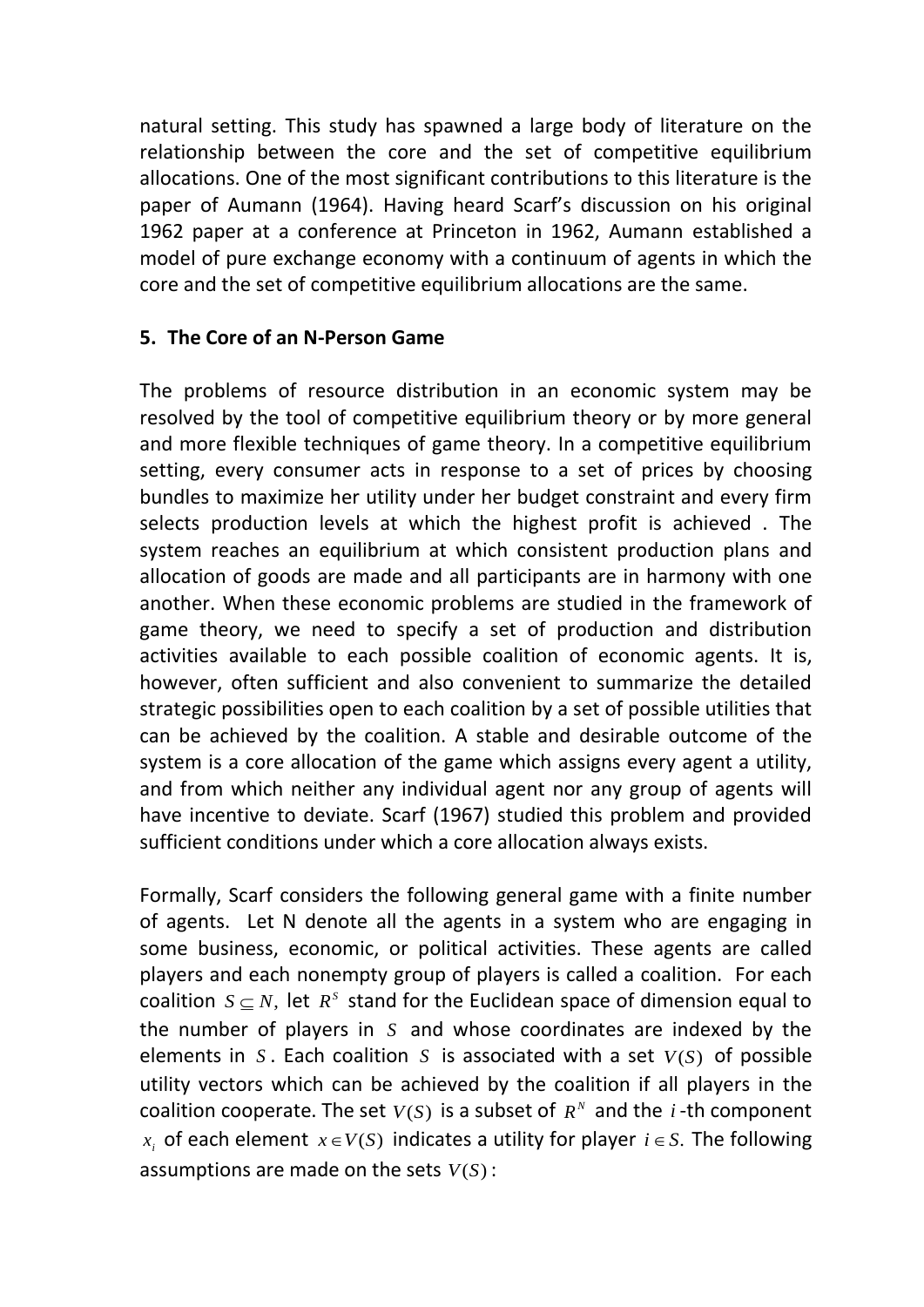- 1. For each coalition, *V*(*S*) is **c**losed and bounded from above.
- 2. If  $x \in V(S)$  and  $y \in R^N$  with  $y_i \le x_i$  for all  $i \in S$ , then  $y \in V(S)$ .

We say that a utility vector  $x \in V(N)$  is blocked by a coalition S if there exists a utility vector  $y \in V(S)$  such that  $y_i > x_i$  for all  $i \in S$ . That is, when the coalition cooperates, every player in the coalition can actually achieve a higher utility than that given by  $x$ . A utility vector in $V(N)$  is in the core if no coalition can block it. An intriguing and fundamental question is what kind of game has a nonempty core. To answer this question, Scarf introduces the class of so-called balanced games.

A family  $\Omega$  of coalitions in the game is said to be balanced if there exist nonnegative numbers  $\delta(S)$ , for every coalition S in  $\Omega$ , such that  $\sum \delta(S) = 1$  $i \in S \in \Omega$ for every  $i \in N$ . (Any partition of the grand coalition N is a simple example of a balanced family.) The game is said to be balanced if for every balanced family  $\Omega$ , a utility vector u must be in  $V(N)$  if u is in  $V(S)$  for every coalition  $S \in \Omega$ . Scarf proved the following theorem based on a finite algorithm.

# **Scarf's Theorem: Every balanced game has a nonempty core.**

#### **6. Scarf's Combinatorial Lemma**

To prove his core existence theorem on the balanced game, Scarf (1967) introduced an elegant and fundamental combinatorial lemma which has found applications in various subjects.

Let  $A$  and  $C$  be two  $n$  by  $m$  matrices of the following form:

$$
A = \begin{bmatrix} 1,0,...,0,a(1,n+1),...,a(1,m) \\ 0,1,...,0,a(2,n+1),...,a(2,m) \\ \vdots \\ 0,0,...1,a(n,n+1),...,a(n,m) \end{bmatrix} \text{ and } C = \begin{bmatrix} c(1,1),...,c(1,n),c(1,n+1),...,c(1,m) \\ c(2,1),...,c(2,n),c(2,n+1),...,c(2,m) \\ \vdots \\ c(n,1),...,c(n,n),c(n,n+1),...,c(n,m) \end{bmatrix}.
$$

The matrices  $A$  and  $C$  are said to be in standard form if for every row  $i$ ,  $c(i,i)$  is the minimum of the elements in its row, and if for every nondiagonal element  $c(i, j)$  in the square submatrix of C formed by the first  $n$ columns, and for every k with  $n < k \le m$ , we have  $c(i, j) \ge c(i, k)$ .

Scarf's Lemma: Assume that A and C are two  $n \times m$  matrices in standard **form, and that**  *b* **is a nonnegative vector such that the set**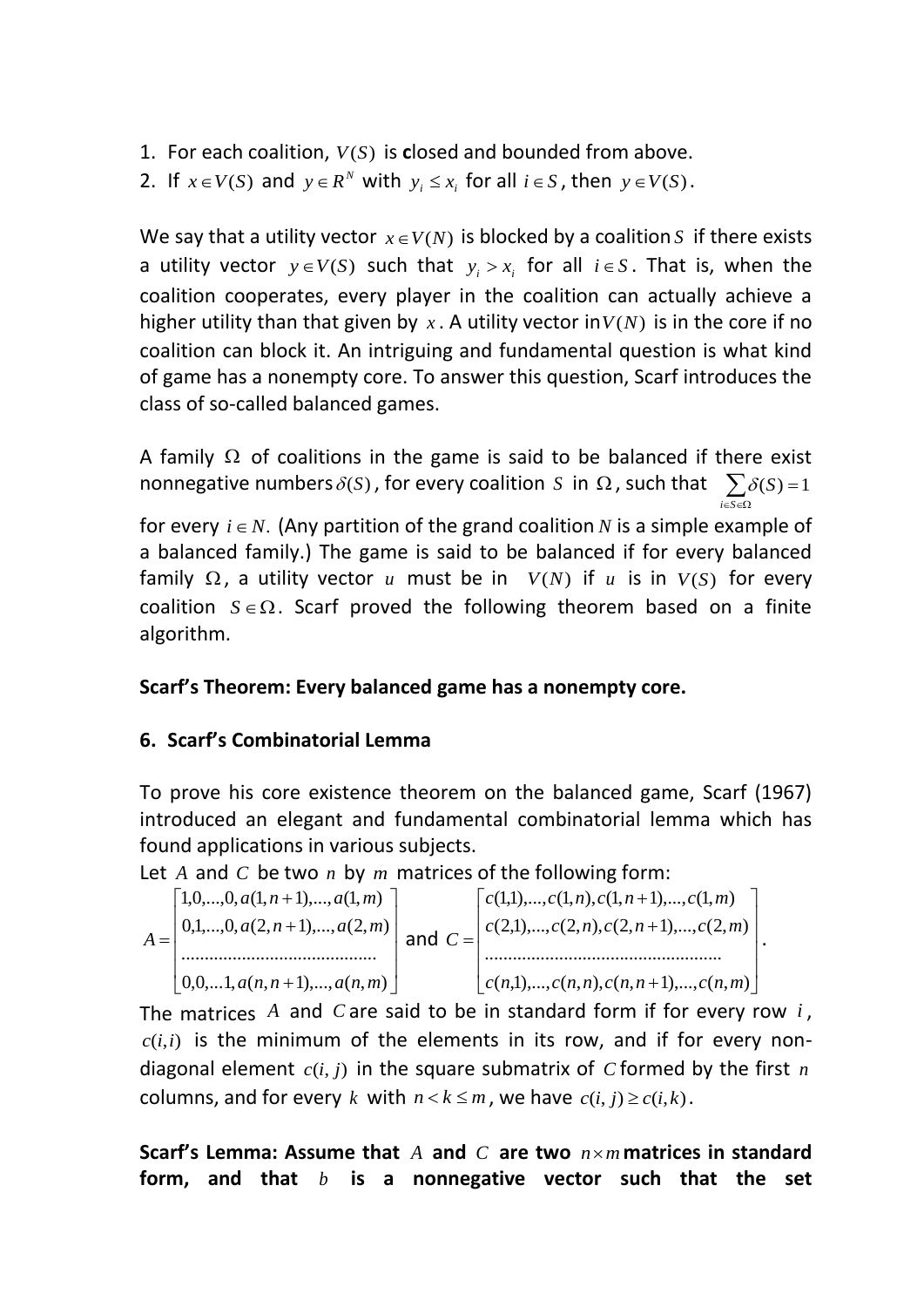$\{x \mid x \geq 0, and, Ax = b\}$  is bounded. Then there exists a feasible basis for the system of linear equations  $Ax = b$ , *and*,  $x \ge 0$ , so that if we define  $u_i = \min c(i, j)$  for all columns *j* in this basis, then for every column  $k$ , we have  $u_i \geq c(i,k)$  for some index *i*.

### **7. The Computation of Economic Equilibria**

Scarf's book ``The Computation of Economic Equilibria" (Yale University Press, 1973) is considered his magnum opus. It is a monumental work both in economic theory and in applied mathematics. Scarf ingeniously developed the first general constructive method for the explicit numerical solution to the neoclassical model of economic equilibrium and has made it possible to transform such a model from an abstract representation of an economy into realistic models of actual economies, permitting us to evaluate the effects of significant changes in the environment and in economic policies.

One of the central themes of economic theory is that the behaviour of a highly complex economic system can be seen as an equilibrium outcome arising from the interactions of many individuals within the system with different and even conflicting interests and motivations. This fundamental idea was first formulated by Walras (1874) and further significantly developed by Wald (1936), Arrow and Debreu (1954), and McKenzie (1959) among many others as the neoclassical model of competitive equilibrium. When cast in a mathematical form such a model will become a system of highly nonlinear equations with multiple variables which represent prices of goods and services in the studied economy. The typical argument for the existence of a solution in this system is to apply Brouwer's fixed point theorem (1912) - a fundamental theorem in mathematics which, however, does not offer any effective numerical solution. Brouwer's theorem states that every continuous function  $f : S^n \to S^n$  mapping from a unit simplex  $S^n$ 

into itself must have a fixed point  $f(p^*) = p^*$ , where  $S^n = \{x \in R^n : |\sum x_i = 1\}$ 1  $=\{x \in R_{+}^{n} | \sum x_{i} =$ *i*  $S^n = \{x \in R_+^n \mid \sum x_i = 1\}$  is

the unit simplex whose elements are non-negative and the sum of all components equals one. As soon as we know a fixed point for the function constructed from the studied economy, we know its corresponding equilibrium in the economy.

Scarf proposed an algorithm for calculating a fixed point as stated in Brouwer's theorem. As a result, he gave the first constructive proof for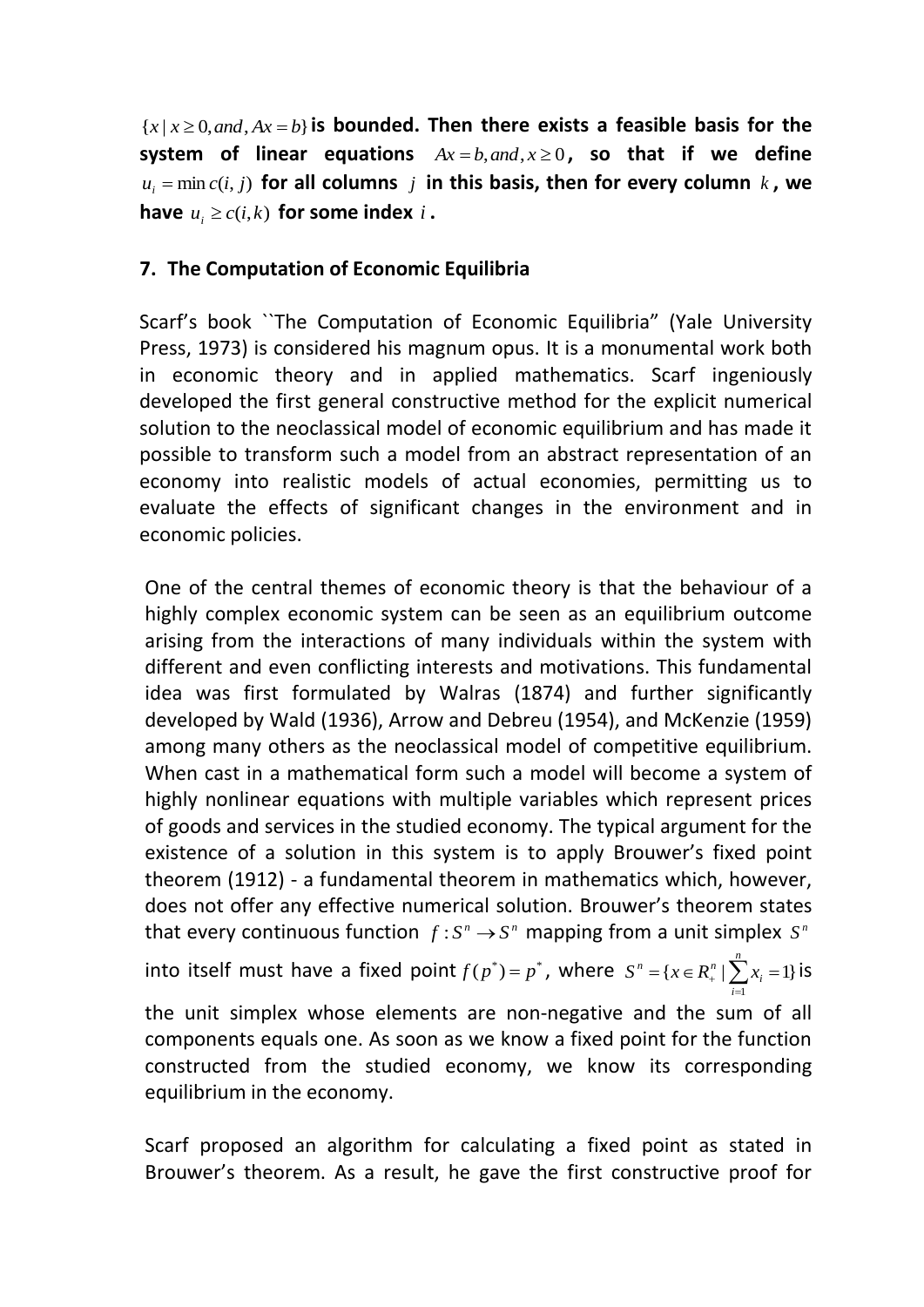Brouwer's theorem which is a major tool for establishing the existence of a solution to problems arising in various subjects. Scarf's algorithm can be described as follows. One first subdivides the unit simplex  $S<sup>n</sup>$  into a finite simplicial subdivision. Each subsimplex is the convex hull of its vertices. Then one assigns each vertex a label from the set {1,2,...,*n*} , where the label of each vertex x is given by  $l(x) = min\{ j | f_j(x) \le x_j > 0 \}$ . By definition,  $x_j = 0$  implies  $l(x) \neq j$ . A labelling rule with this property is said to be proper. According to a remarkable combinatorial theorem called Sperner's lemma (1928), if we are given a simplicial subdivision of a unit simplex and a proper labelling rule, there always exists a completely labelled subsimplex, i.e., a simplex each of whose *n* vertices carry a distinct label.

It is easy to show that if the labels are correctly selected, a completely labelled subsimplex contains an approximate fixed point of the function. The finer the subdivision, the better will be the approximation. Now the problem of finding an approximate fixed point is to search for a completely labelled subsimplex. Unfortunately, the original proof and its subsequent arguments for Sperner's lemma were inductive in nature and thus virtually impossible to implement. Scarf (1967, 1973) introduced an effective and finite algorithm that can always find a completely labelled subsimplex.

The basic idea of Scarf's algorithm can be clearly illustrated for  $n=2$  and the same logic applies to higher values of *n*. We can embed the unit simplex in a larger simplex as shown in Figure 1. The larger simplex is subdivided by linking its three new vertices with the vertices lying on the boundary of the original unit simplex. Each of the new vertices can be labelled by 1, 2, or 3 in such a way that no additional completely labelled simplex is created. This construction makes it very easy to find a triangle whose three vertices carry two of the three desired labels. Scarf's algorithm begins with the triangle whose two vertices are the vertices of the larger simplex and bear labels 1 and 2, as shown in Figure 1. Then the algorithm generates a sequence of adjacent triangles, each of which has vertices labelled 1 and 2. The sequence is uniquely determined by the initial triangle. When the algorithm enters a new triangle, it exits through an edge whose vertices bear labels 1 and 2, which is different from the edge used to enter the triangle. If the triangle is not completely labelled, there will be a unique other edge whose vertices carry labels 1 and 2, and the algorithm leaves this edge to move into a new triangle. Remarkably, this algorithm will never return to any triangle that it has previously visited.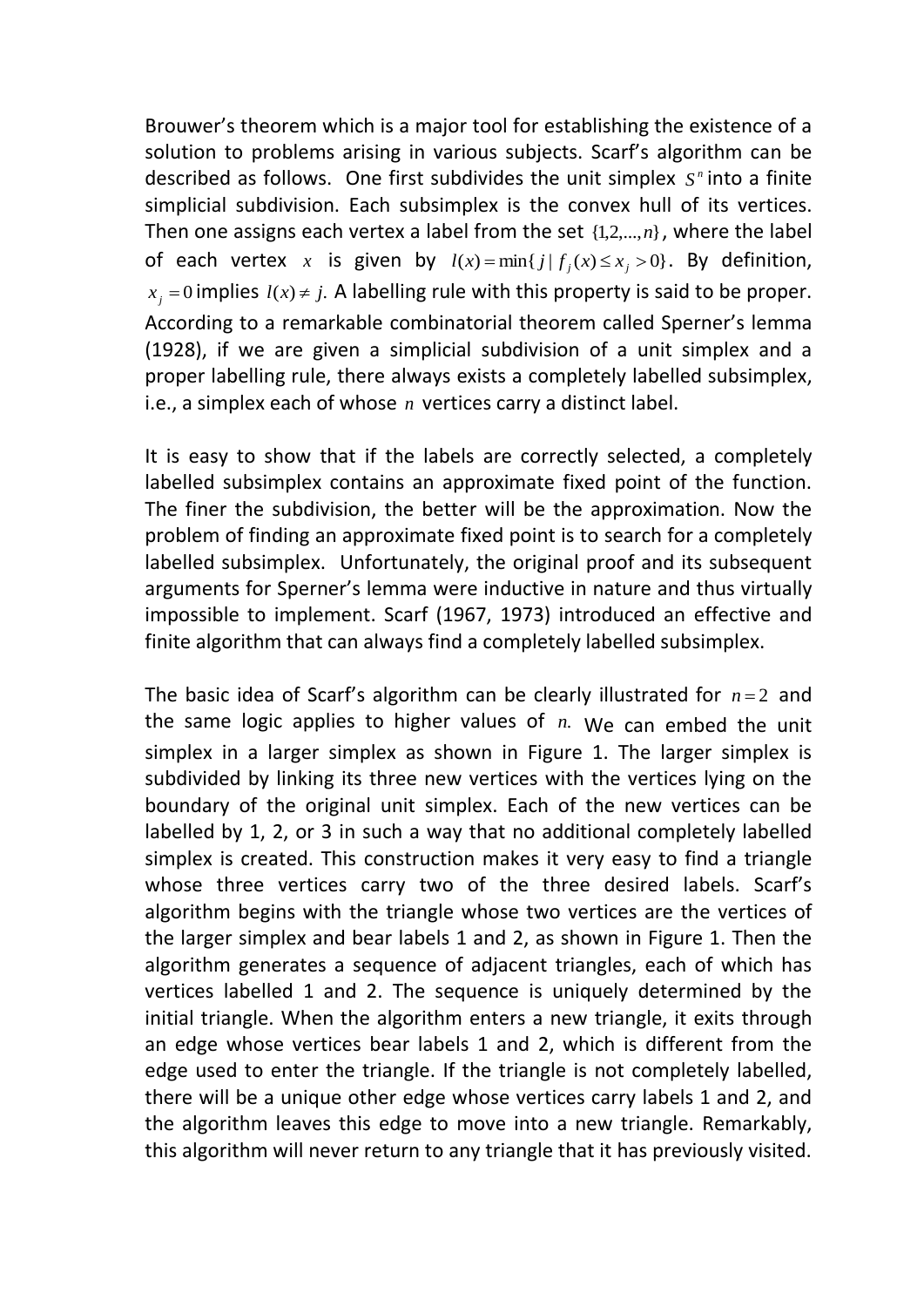Since the number of the triangles is finite, the algorithm must terminate with a completely labelled triangle.

The argument for the convergence can be vividly described with a tale (Scarf (1973, p.48)): We can think of the larger simplex as a house, and of its triangles as rooms. A room has a door if the two vertices of one of its edges bear labels 1 and 2. It is clear that a completely labelled triangle is a room with only one door, all other rooms have either two doors or no door at all. By the construction, the house has precisely one door leading to the outside. Scarf's algorithm begins with the known outside door and proceeds from room to room, never departing from a room by the door used in entering it. The algorithm can never return to a room previously entered nor leave the house, and therefore must find a room with only one door—precisely a completely labelled simplex! This idea has been explored to create the so-called Sperner Game (Kyle Burke <http://www4.wittenberg.edu/academics/mathcomp/kburke> and Shang-Hua Teng [http://www-rcf.usc.edu/%7Eshanghua/\)](http://www-rcf.usc.edu/~shanghua/).



Figure 1: The Illustration of Scarf's Algorithm

Scarf's algorithm has initiated a major research field in economics known as Applied General Equilibrium Analysis (see Shoven and Whalley (1992)) and a corresponding area in operations research termed Simplicial Fixed Point Methods or Algorithms (see Todd (1976) and Yang (1999)).

# **8. The Housing Market**

The assumption of perfect divisibility is essential in neoclassical economic analysis. However, this assumption often contradicts our casual observation of economic reality. In fact, many traded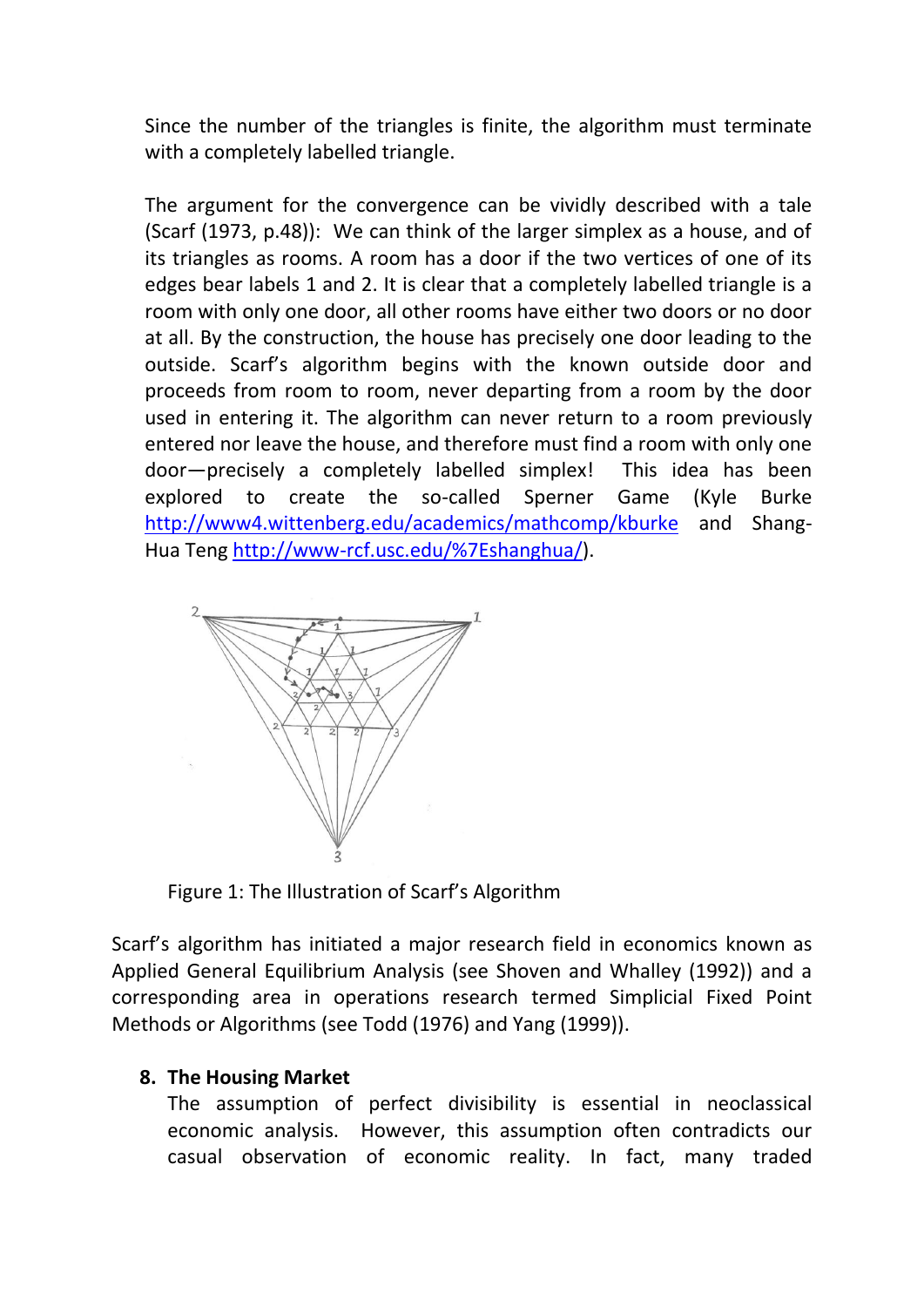commodities are inherently indivisible, such as houses and cars. In a pioneering article (Shapley and Scarf (1974)), Scarf and Shapley studied a market with a finite number of traders, each with a single indivisible good (e.g., a house) that they wish to exchange. Each trader has preferences over houses but has no use for more than one item. There is no money or other medium of exchange so the only effect of the market activity is to permute the indivisible goods among the traders in accordance with their purely ordinal preferences. With the aid of Scarf's core existence theorem they proved that this market always possesses a core allocation--a redistribution of items among all traders that cannot be improved upon by any individual, or any group of individuals. To find a core allocation, they also introduced a mechanism - called the top trading cycle method which had been discovered by David Gale.

# The mechanism works as follows:

Each trader i points to the trader j whose house trader i likes best. Clearly, there is at least one cycle of traders such that each trader most prefers the house owned by the subsequent trader in the cycle. The mechanism assigns every trader in the cycle the house he likes best, and removes all of the members of the cycle from the market. The remaining traders repeat the same process until every trader is accounted for. Remarkably it is now known that when faced with this mechanism, it is in the best interest of every trader and every group of traders to act sincerely  $-$  there are no gains to be made by misrepresenting an individual's preferences.

#### **9. Production with Indivisibilities and Integer Programming**

The assumption of convex production sets plays a pivotal role in neoclassical economic theory. If the production possibility set is convex then any efficient production plan will be supported by a set of competitive prices. The simplex method proposed by George Dantzig is an effective device for discovering these prices from the underlying linear programming problem. Unfortunately, such prices will no longer exist when the production set displays increasing returns to scale, indivisibilities, or other forms of nonconvexity. The most important example of a production set with indivisibilities is an activity analysis model in which all activity levels are constrained to be integers rather than arbitrary real numbers. Production sets with indivisibilities represents the most extreme form of nonconvexities in production and correspond to integer rather than ordinary linear programming problem.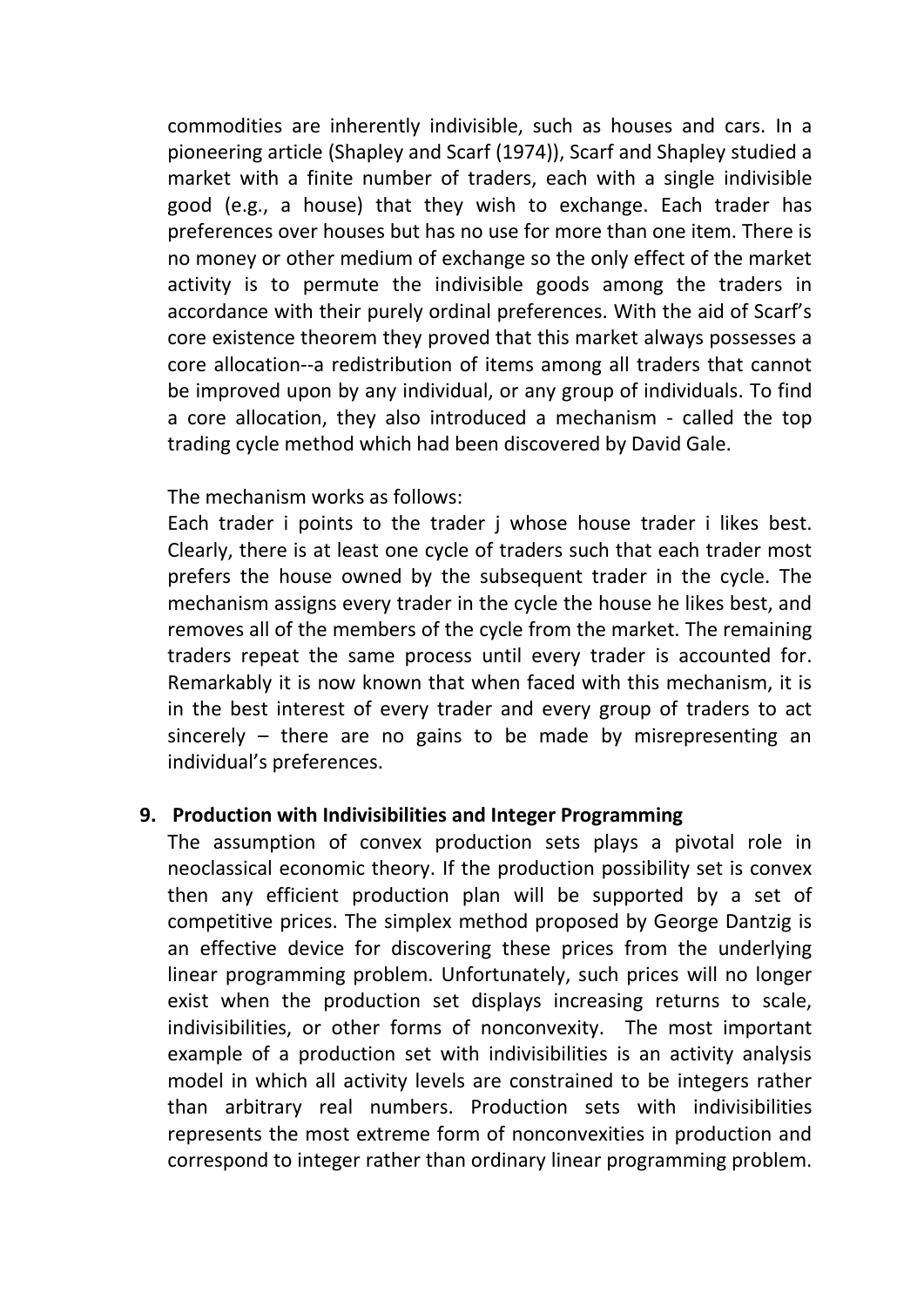In this case, there is no simple test, like the pricing test arising from convex production sets, to verify whether a production plan is optimal or not.

To study this problem, Scarf (1981, 1986) developed an entirely different analytical apparatus-called a neighbourhood system, to replace the pricing test. Consider a general integer programming problem of the form:

 $a_{21}x_1 + a_{22}x_2 + ... + a_{2n}x_n \ge b_2$  $a_{11}x_1 + a_{12}x_2 + \ldots + a_{1n}x_n \geq b_1$  $max(a_{01}x_1 + a_{02}x_2 + ... + a_{0n}x_n)$ *st* . . ......

 $a_{m1}x_1 + a_{m2}x_2 + ... + a_{mn}x_n \ge b_m$ 

where  $x_1, x_2, \ldots, x_n$  are integers. For each integral vector  $h = (h_1, h_2, \ldots, h_n)$ , the neighbourhood of the vector *h* is

a finite set of integral vectors  $N(h)$  satisfying the two conditions: (i)  $N(h) = h + N(0)$ , and (ii)  $k \in N(h)$  implies  $h \in N(k)$ .

The first condition indicates that for any two different integral points, their neighbourhoods are translates of each other, and the second condition shows the symmetric property of the neighbourhood system. Each element in  $N(h)$  is called a neighbour of  $h$ . If we are given a feasible solution *x* to the above integer program we can test its set of neighbours *x+h*, for *h* in *N(h),* to see if one of them is feasible and yields a higher value of the objective function. If none of them is feasible, then *x* is a local maximum with respect to this neighbourhood system.

Scarf has shown that under mild conditions on the technology matrix  $A = (a_{ij})$  there is a unique, smallest neighbourhood system, with the property that a local maximum is always global. This unique minimal neighbourhood system depends only on the technology matrix and not on the factor endowment. Thus to verify whether a production plan is optimal, one just needs to check if all its neighbours are either infeasible or yield an inferior value of the objective function. Therefore the minimal neighbourhood system provides a unique quantity test for optimality in the case of a production set with indivisibilities analogous to the pricing test in the case of a convex production set. Scarf (also together with his coauthors) has identified many important classes of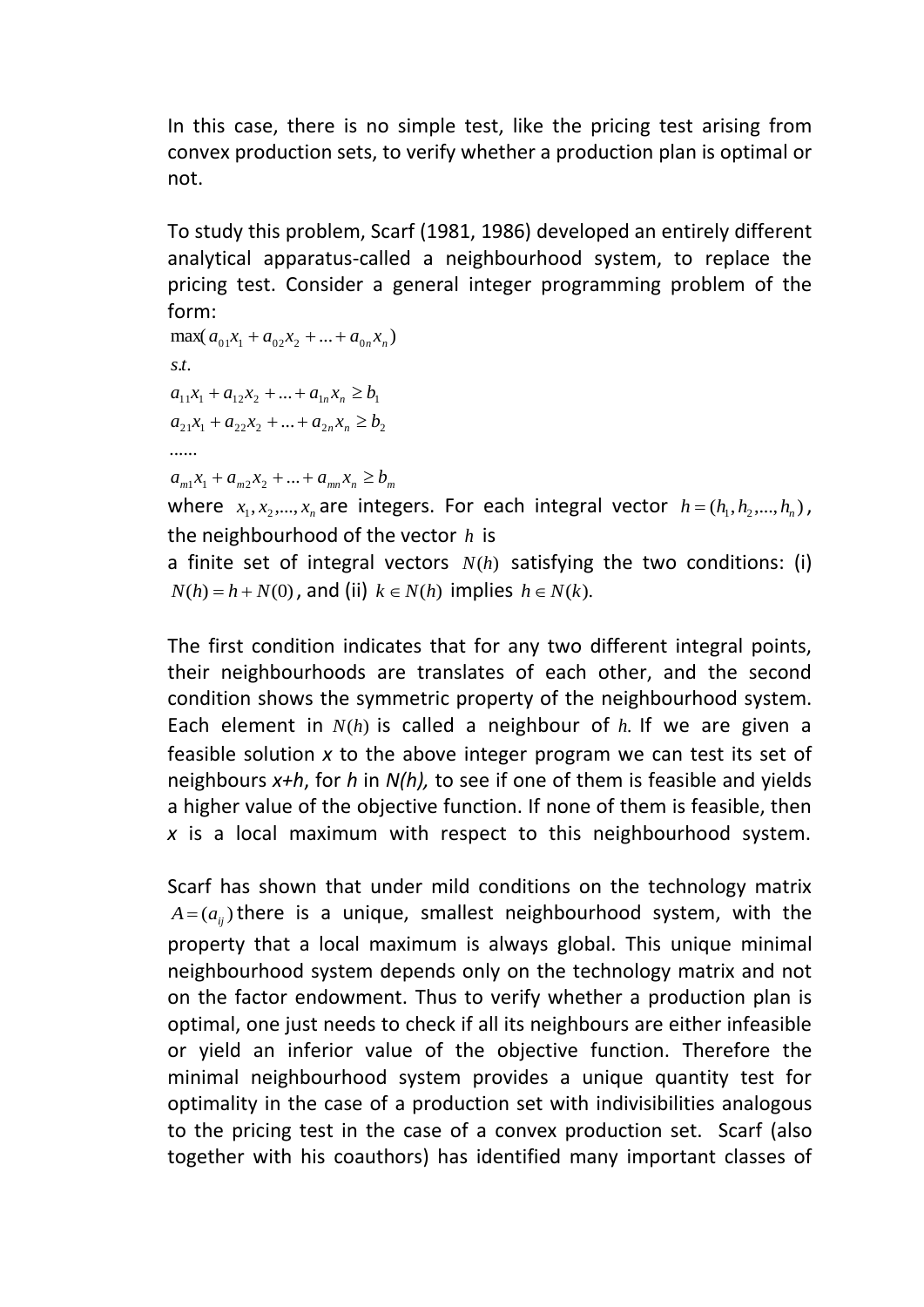production technology matrices for which the minimal neighbourhood system can be easily computed.

Scarf's neighbourhood system has found applications in a variety of different areas: Algebraic Geometry, Cooperative Game Theory, Reliability Theory Multi-Commodity Network Flows, Graph Theory and the Stable Paths Problem. However, it is difficult to find the minimal neighbourhood system associated with an arbitrarily given technology matrix and one is forced to use computational procedures borrowed from Algebraic Geometry.

# **Personal life**

Scarf met Margie Klein a month or so before his graduation from Temple University in 1951, and married her in 1953. They have three daughters and eight grandchildren. Maggie Scarf (her maiden name is Margaret Klein) is a well-known writer of best-selling books on psychological issues.

# **Mentors**

Herbert Scarf was intellectually influenced by Kenneth Arrow, Saloman Bochner (Scarf's PhD adviser), George Dantzig, Gerard Debreu, Tjalling Koopmans, and Maxwell Scarf (Herbert Scarf's uncle). Scarf has deep respect for them and regards them as his close friends and mentors.

# **PhD Students**

Scarf is a superb teacher and adviser, a concerned and dedicated colleague, and has been an inspiration and role model to his students at Yale and Stanford and to his colleagues all over the world. His clarity of thought and vision and thoroughness of knowledge are highly appreciated by his students and the readers of his work. He has supervised about 30 PhD students. They are Frank Proschan (1959, Stanford), Donald Roberts (1960, Stanford), Donald Iglehart (1961, Stanford), Murray Geisler (1962, Stanford), Menahem Yaari (1962, Stanford), Louis Billera (1968, City University of New York), and the rest all graduated from Yale, Rolf Mantel (1965), Ana Martirena-Mantel (1965), Duncan Foley (1966), Eugene Poirier (1966), Terje Hansen (1968), Michael Keren (1968), Frank Levy (1969), Yukio Noguchi (1972), Michael Todd (1972), John Shoven (1973), John Walley (1973), Andrew Feltenstein (1976), Marcos Fonseca (1978), Timothy Kehoe (1979), Ludo van der Heyden (1979), Jaime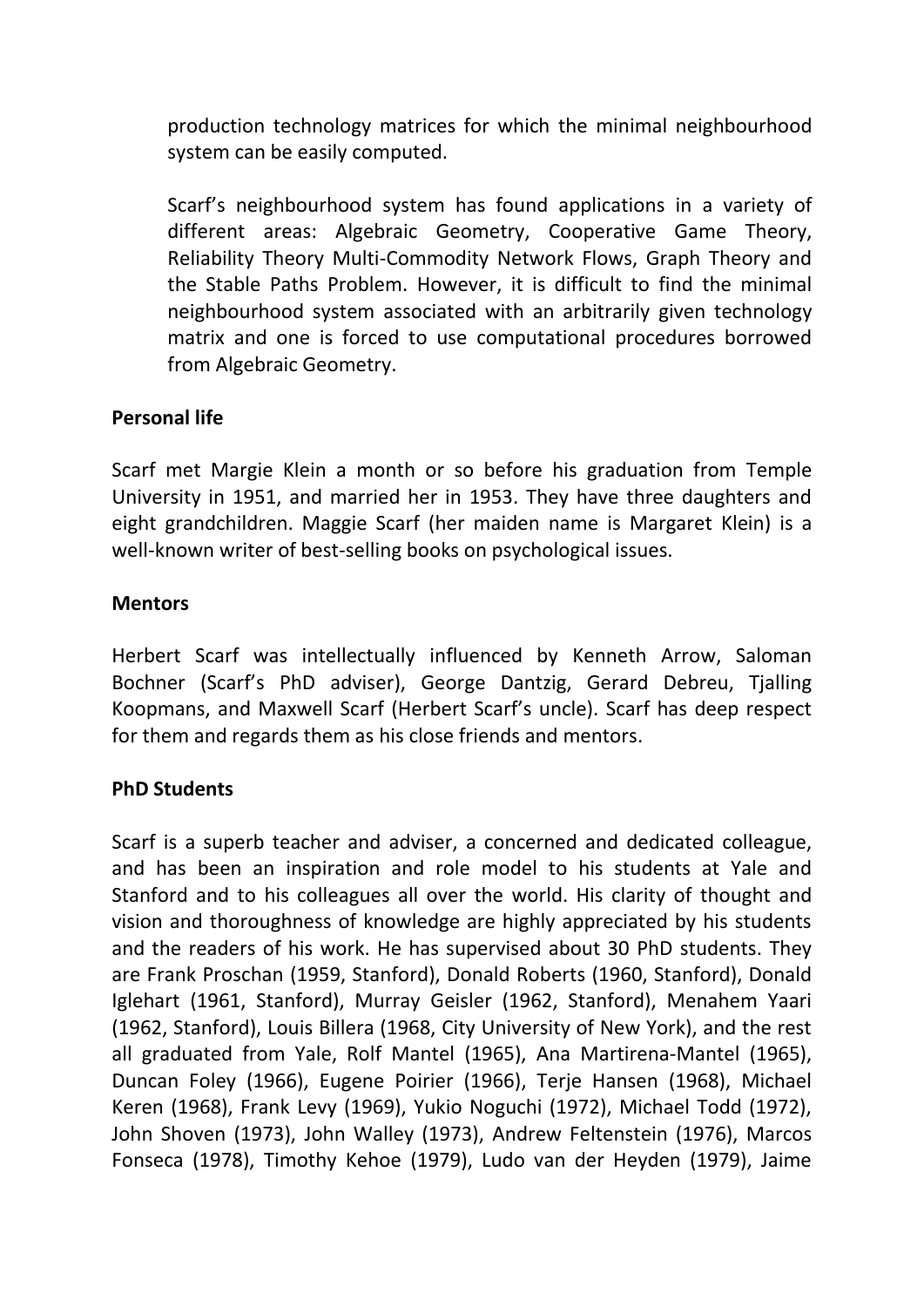Serra Puche (1979), Andrew Caplin (1983), Phillip White (1983), Kazuya Kamiya (1986), Joshua Reichert (1986), Michael Mandler (1989), Jingang Zhao (1992), and Xin Wang (1997).

# **Major Works**

1. On differential games with survival payoffs (with L.Shapley), 1958, in Volume III, *Contribution to the Theory of Games*, eds. D. Dresher, A.W.Tucker and P.Wolfe, Princeton University Press.

2. The optimality of  $(S, s)$  policies in the dynamic inventory problem, 1959, in *Mathematical Methods in the Social Sciences,* ed. K.J.Arrow, Stanford University Press.

3. Optimal policies for a multi-echelon inventory problem (with A.J.Clark), 1960, in *Management Science,* Vol. 6, No.4, pp.475-490.

4. Some examples of global instability of the competitive equilibrium, 1960, in *International Economic Review*, Vol.1, No. 3, pp. 157-172.

5. An analysis of markets with a large number of participants, 1962, in *Recent Advances in Game Theory,* ed. M. Maschler, The Ivy Curtis Press.

6. A limit theorem on the core of an economy (with G.Debreu), 1963, in *International Economic Review*, Vol.4, No.3, pp.235-246.

7. The core of an N-person game, 1967, **in** *Econometrica***,** Vol. 35, No. 1, pp. 50- 69.

8. The approximation of fixed points of a continuous mapping, 1967, in *SIAM Journal of Applied Mathematics*, Vol. 15, No.5, pp. 1328-1343.

9. On the existence of a cooperative solution for a general class of N-person games, 1971, in *Journal of Economic Theory*, Vol. 3, No. 2, pp. 169-181.

10. **The Computation of Economic Equilibria**, Yale University Press, New Haven, 1973.

11. On cores and indivisibilities (with L.Shapley), 1974, in *Journal of Mathematical Economics*, Vol.1, No. 1, pp. 23-37.

12. The solution of systems of piecewise linear equations (with B.C. Eaves), 1976, in *Mathematics of Operations Research*, Vol.1, No.1, pp. 1-27.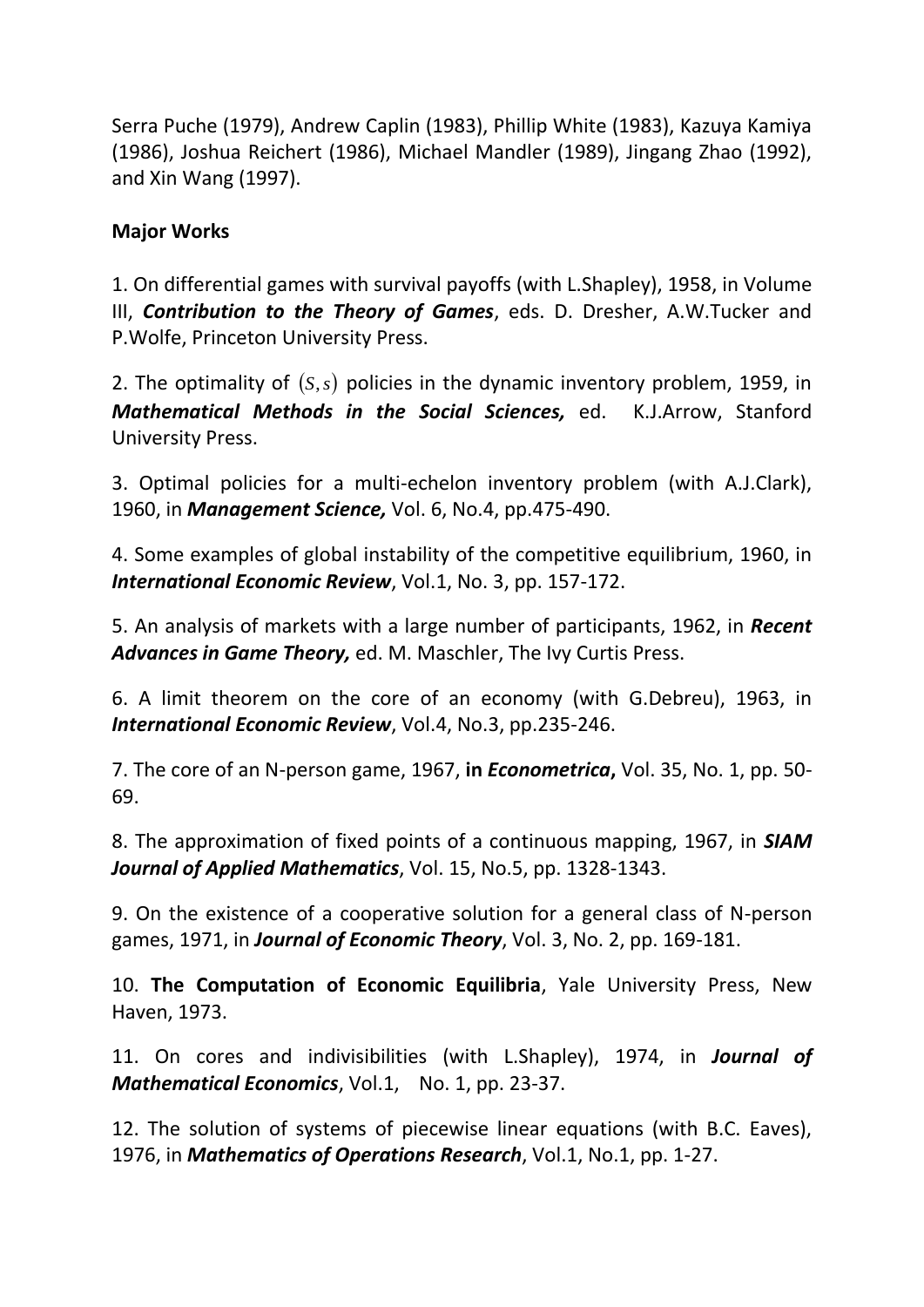13. Production sets with indivisibilities, part I: generalities, 1981, in *Econometrica***,** Vol. 49, No. 1, pp. 1-32.

14. Production sets with indivisibilities, part II: the case of two activities, 1981, in *Econometrica***,** Vol. 49, No. 2, pp. 395-423.

15. Integral polyhedral in three spaces, 1985, in *Mathematics of Operations Research*, Vol.10, No.3, pp. 403-438.

16. Neighbourhood systems for production sets with indivisibilities, 1986, in *Econometrica***,** Vol.54, No.3, 507-532.

17. The generalized basis reduction algorithm (with L.Lovász), 1992, in *Mathematics of Operations Research*, Vol.17, No.3, pp. 751-764

18. The Frobenius problem and maximal lattice free bodies (with D.F.Shallcross), 1993, in *Mathematics of Operations Research*, Vol.18, No.3, pp. 511-515.

19. The complex of maximal lattice free simplices (with I.Bárány and R.Howe), 1994, in *Mathematical Programming*, Vol. 66, No. 3, pp. 273-281.

20. The allocation of resources in the presence of indivisibilities,1994, in *Journal of Economic Perspectives*, Vol. 8, No. 4, pp. 111-128.

21. Matrices with identical sets of neighbours (with I.Bárány), 1998, in *Mathematics of Operations Research*, Vol.23, No.4, pp. 863-873.

22. The topological structure of maximal lattice free convex bodies: the general case (with I.Bárány and D.F.Shallcross), 1998, in *Mathematical Programming*, Vol. 80, No. 1, pp. 1-15.

23. Uniqueness of equilibrium in a multi-country Ricardo model (with C.A. Wilson), 2005, in *Frontiers in Applied General Equilibrium Modeling: In Honor of Herbert Scarf*, eds. T.J. Kehoe, T.N. Srinivasan and J. Whalley, Cambridge University Press.

# **References**

- 1. Arrow, K. J., H.Block, and L.Hurwicz (1959): ``On the stability of the competitive equilibrium, II," Econometrica, 27, 82-109.
- 2. Arrow, K.J., and G.Debreu (1954): ``Existence of an equilibrium for a competitive economy," Econometrica, 22, 265-290.